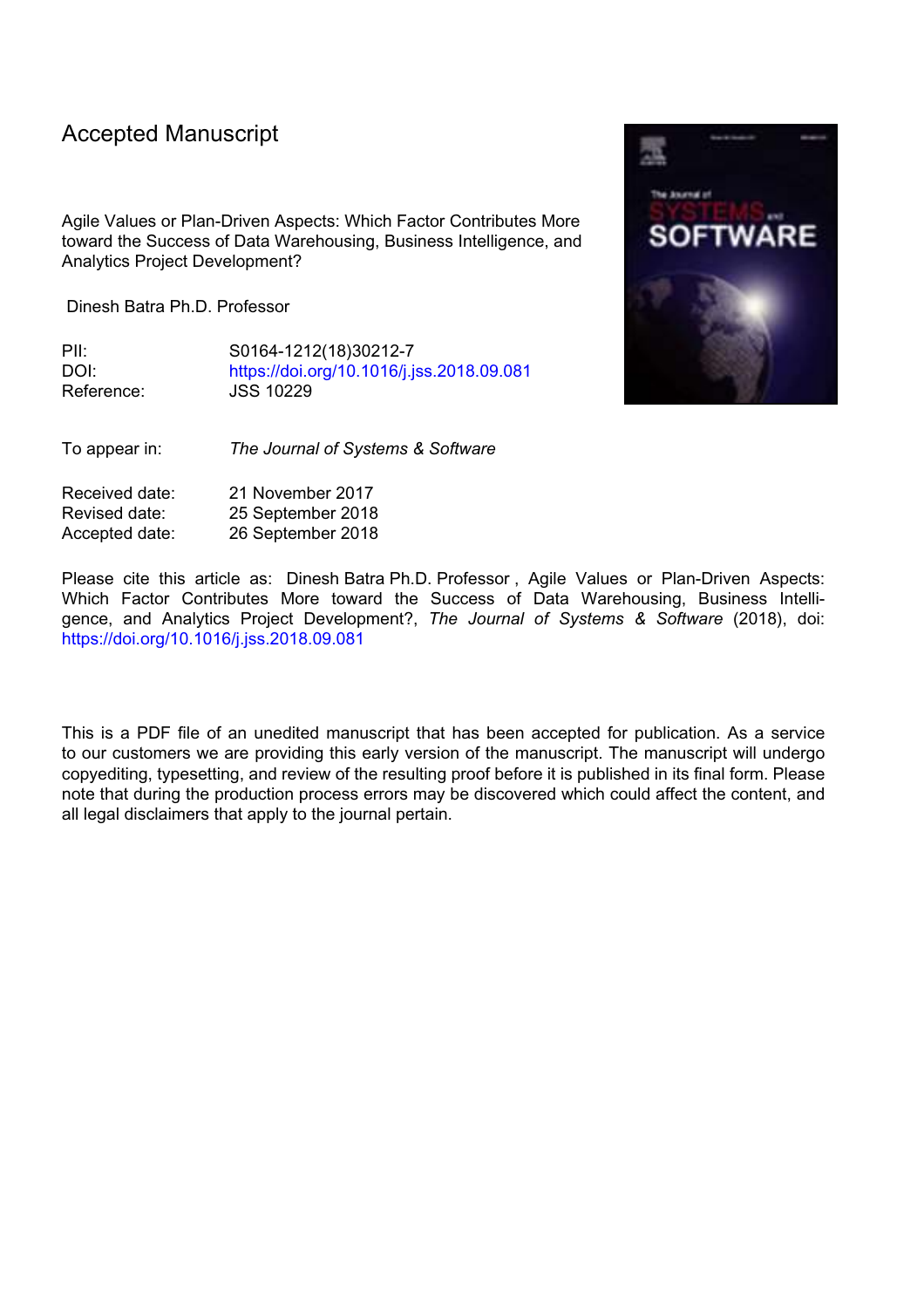**ACCEPTED** 

# **Highlights**

- Analytics development can be done in agile-plan balanced or agile-heavy mode
- Agile values are essential for both agile-plan balanced and agile-heavy modes
- Plan-driven aspects are essential only for the balanced mode
- Top management is a crucial antecedent for the agile-plan balanced mode
- Shared understanding is a crucial antecedent for the agile-heavy mode

1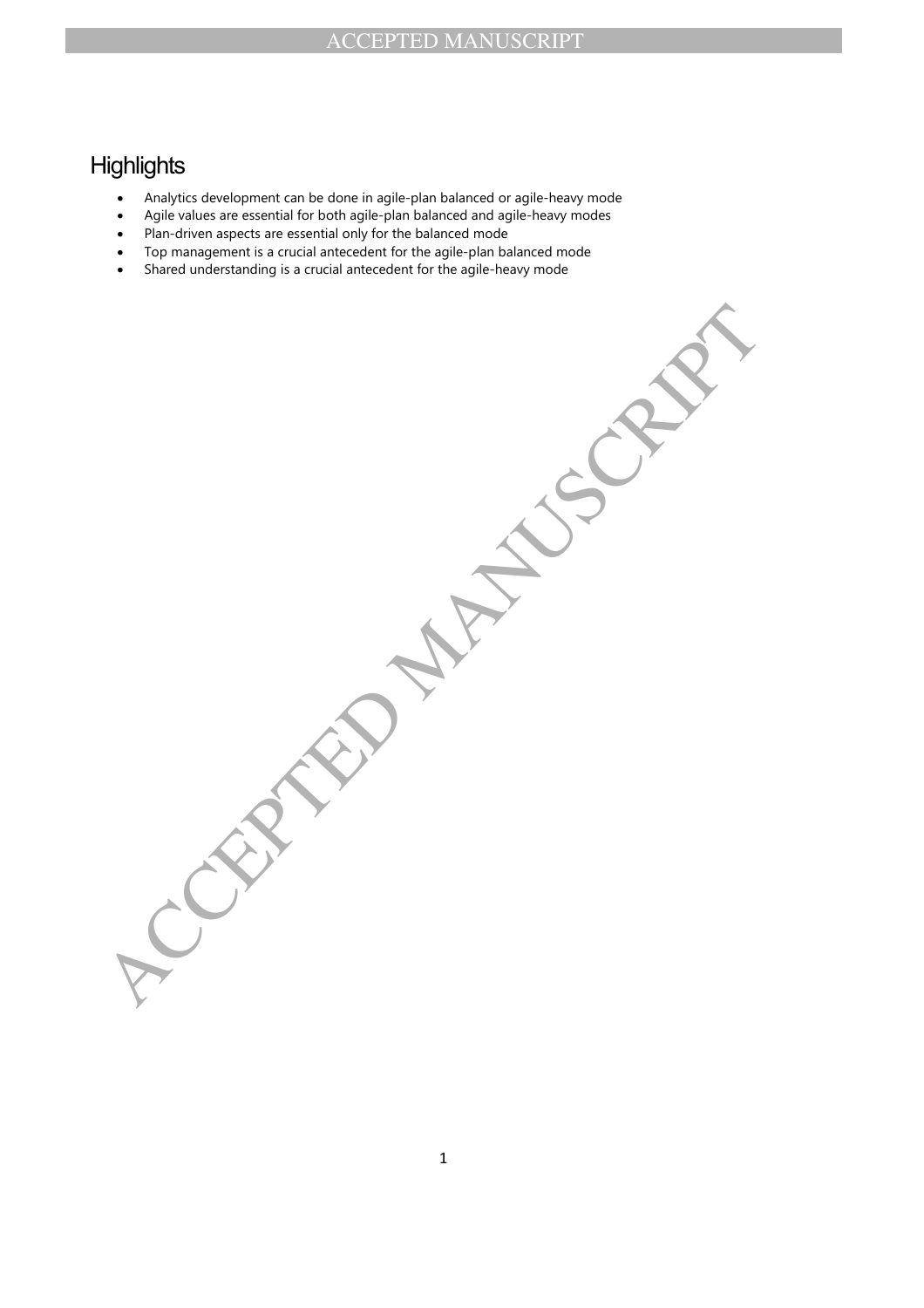# Agile Values or Plan-Driven Aspects: Which Factor Contributes More toward the Success of Data Warehousing, Business Intelligence, and Analytics Project Development?

Dinesh Batra

Professor, Information Systems and Business Analytics, College of Business Administration, Florida International University, Miami, FL 33199 USA, batra@fiu.edu

# Abstract

thermational University, Miami, FL 33199 USA, batra@fuuedu<br>
Abstract<br>
activitally all organizations are developing data warehousing, business intelligence, and analytics<br>
cractically all organizations are developing data w Practically all organizations are developing data warehousing, business intelligence, and analytics (DW/BIA) projects for achieving customer value. A DW/BIA development project may be characterized by both agile and plan-driven aspects. The reported study investigated two research questions: 1) Which factor, agile values or plan-driven aspects, contributes more toward the success of DW/BIA? 2) What are the significant antecedents of agile values and plan-driven aspects? 124 respondents engaged in DW/BIA development filled a 30-item questionnaire on seven constructs. The partial least squares structural equation modeling (PLS-SEM) method was used to determine the strength of the relationships among the following factors: technological capability, shared understanding, top management commitment, and complexity as antecedents; agile values and plan-driven aspects as mediating; and project success as the dependent construct. Based on a prediction-oriented segmentation (PLS-POS) analysis, the findings indicate that there are two groups, agile-plan balanced and agile-heavy, which represent different approaches to DW/BIA development. Top management commitment and shared understanding emerge as strong antecedents to agile values and plan-driven aspects. Overall, the factor agile values contributes more toward the success of DW/BIA development.

Keywords: Agile values; Plan-Driven; Top Management Commitment; Shared Understanding; Business Intelligence; Analytics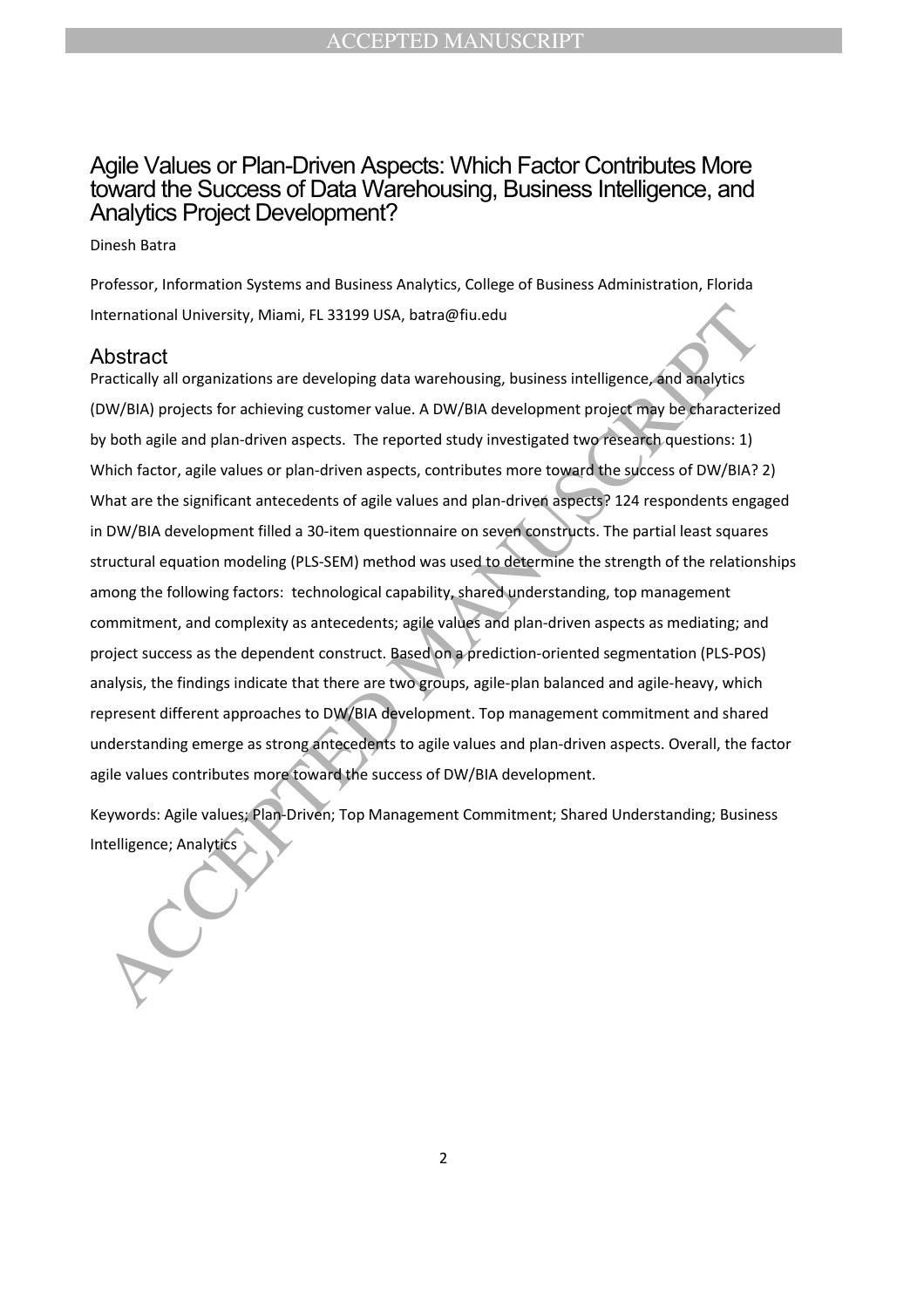## 1. Introduction

In their classic book, Boehm and Turner (2004) suggested that the characteristics of plan-driven and the agile approaches for software development need to be harmonized and balanced. The plan-driven methods are based on process management (Boehm & Turner, 2004) whereas the agile methods are based on the values and principles stipulated in the Agile Manifesto declared in 2001 (Fowler & Highsmith, 2001; Nerur, Mahapatra, & Mangalaraj, 2005). Methods such as Scrum (Schwaber, 2004) have been widely used to implement agile values and principles in practice (VersionOne, 2016). Although agile methods were initially reported for small-size, dynamic projects (Boehm & Turner, 2004; Dyba & Dingsoyr, 2008), these methods have been scaled up for larger software projects, and it seems that agile methods are widespread and are incorporating some of the practices of plan-driven approaches (Batra, VanderMeer, & Dutta, 2011; Knaster & Leffingwell, 2017; Larman & Vodde, 2016). Conversely, plan-driven methods are being coordinated with agile practices (Ambler, 2009). A contrast between process-centric and agile methods is provided by Nerur et al. (2005), but it seems that recent developments suggest a harmonization of the two approaches.

ighsmith, 2001; Nerur, Mahapatra, & Mangalaraj, 2005). Methods such as Scrum (Schwaber/2004)<br>ave been widely used to implement agile vulues and principles in practice (VersionOne, 2004)<br>ave been widely used to implement ag It would seem, therefore, that a given software development product/project would display essential elements of both plan-driven and agile approaches. In this paper, these essential elements are termed as aspects. Plan-driven aspects are key process elements based on planning, control, risk management, customer expectation management, and adherence to contracts and promises (Humphrey, 1995; Kan, 2002). Agile aspects emphasize individuals and interactions, working software, customer collaboration, and responding to changes (Fowler & Highsmith, 2001). Because of the clear stipulation of a manifesto, agile aspects may be equated to agile values although one may optionally consider some agile principles and practices, too. Plan-driven and agile aspects are not entirely mutually exclusive; the former represents a top-down approach, and the latter represents a bottom-up approach for achieving similar project/product objectives. Both have a similar goal of achieving project success by improving quality and customer satisfaction and lowering risk. For example, the Rational Unified Process (RUP) is regarded as a plan-driven approach based on iterative development (Kruchten, 2000) and can be harmonized with the agile approach (Ambler, 2009). Similarly, an agile method like Scrum (Schwaber, 2007) has its practices of instituting planning and control (e.g., iteration planning, daily standups) and managing risks (e.g., iteration reviews) although these aspects are not usually conducted in upfront and managementdriven manner.

DW/BIA project development seems to exhibit characteristics of both agile and plan-driven aspects. The DW/BIA staged-model may favor plan-oriented stages such as integration of source systems and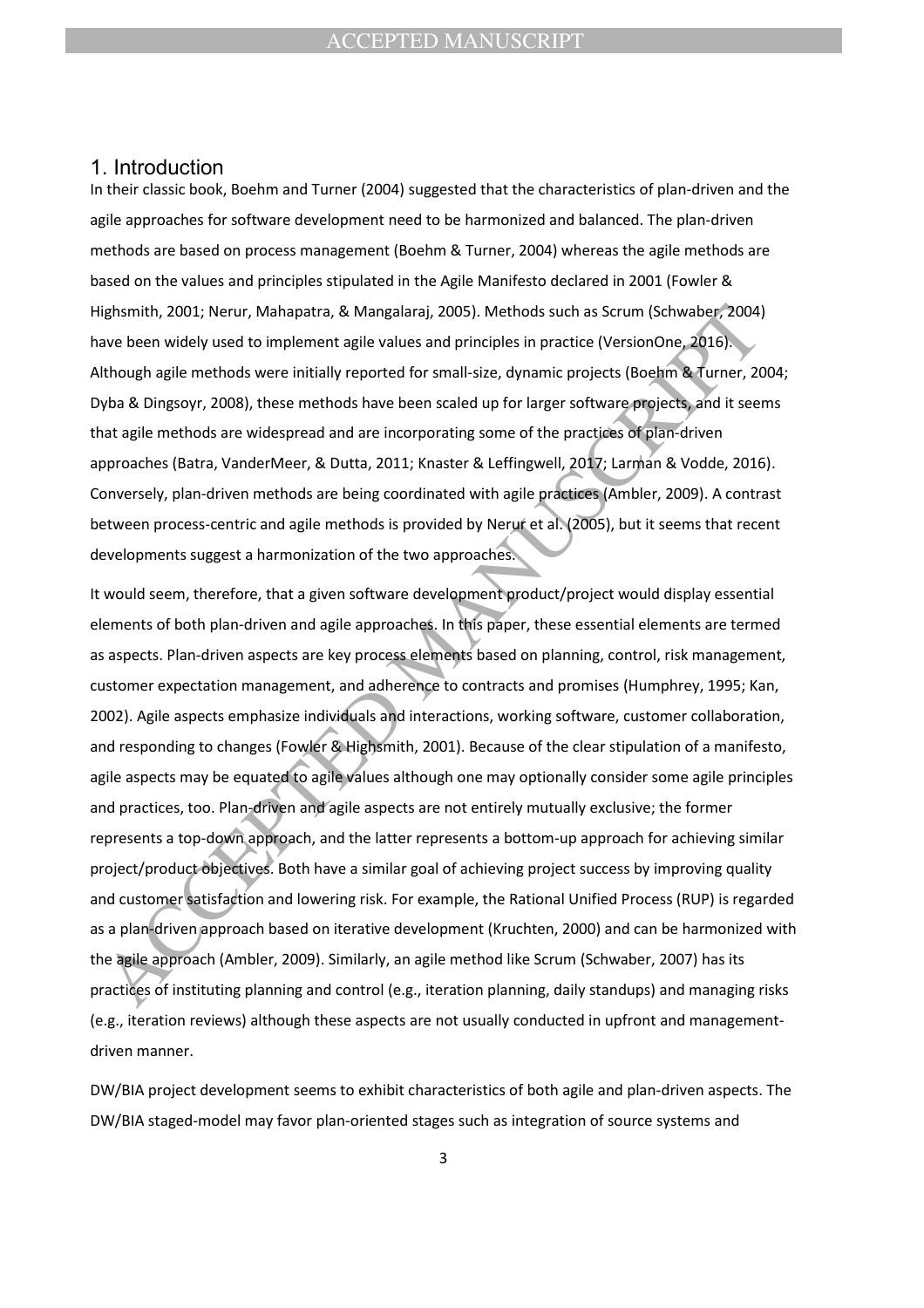djust. Collier (2012) asserts: "The reality is that there is nothing special about data-centric spitems that<br>shares Agile principles irrelevant or inappropriate. The challenge is that Agile practices protes be<br>adapted..." architecture development whereas the iterative nature of analytics model evaluation may favor the agile aspects; however, these are simplistic assumptions that are not anchored in the recent empirical literature. According to Hughes (2008) and Collier (2012), the data warehousing, business intelligence, and analytics development has traditionally been considered compatible with planning-based approaches because it was falsely assumed that data modeling implementations are rigid and difficult to adjust. Collier (2012) asserts: "The reality is that there is nothing special about data-centric systems that makes Agile principles irrelevant or inappropriate. The challenge is that Agile practices must be adapted…" (P. xxv). However, even as a strong agile proponent, Collier (2012) argues: "It is essential that we have a sufficient amount of planning…we must able to adapt our plan to changing factors" (p. 5). There is the preliminary empirical support that DW/BIA development requires both agile and plandriven aspects (Batra, 2017). It is not clear, however, whether both agile values and plan-driven aspects are about equally important, whether one is more important than the other, or if neither is essential for project success. By using the survey method, the reported study empirically and quantitatively examines which aspect is more important for project success, and what are the significant antecedents to these aspects.

Business Intelligence and Analytics have emerged as an essential area of study for both practitioners and researchers reflecting the magnitude and impact of data-related problems to be solved in contemporary business organizations (Chen, Chiang, & Storey, 2012). Data warehousing (DW) provides the foundation for this decision support infrastructure (Ariyachandra & Watson, 2010). Business analytics (BA) helps to understand the information contained in the data and derive insights that are most important to future business decisions (Sharda, Delen, & Turban, 2016). Business Intelligence (BI) combines architecture, databases, data warehouses, analytical tools, and applications (Sharda et al., 2016).

DW/BIA projects are sometimes viewed as consisting of stages that reflect its many facets. Before the DW/BIA algorithms can be run to improve prediction, the data set needs to be prepared diligently (Siegel, 2016). According to Collier (2012), there are four broad stages: source systems, integration, presentation, and analysis. The data warehouse architecture includes one or more source systems from which data is extracted, transformed, and loaded (ETL) into the data warehouse repositories. Data from these sources is transported into an integration tier where data can be merged, manipulated, cleansed, and validated without placing an undue burden on the operational systems. Data is then moved into a presentation tier (e.g., star schema or a variant), which is more amenable to optimized multidimensional and analytical queries. Finally, data is presented to the users at the analysis tier by using visualization,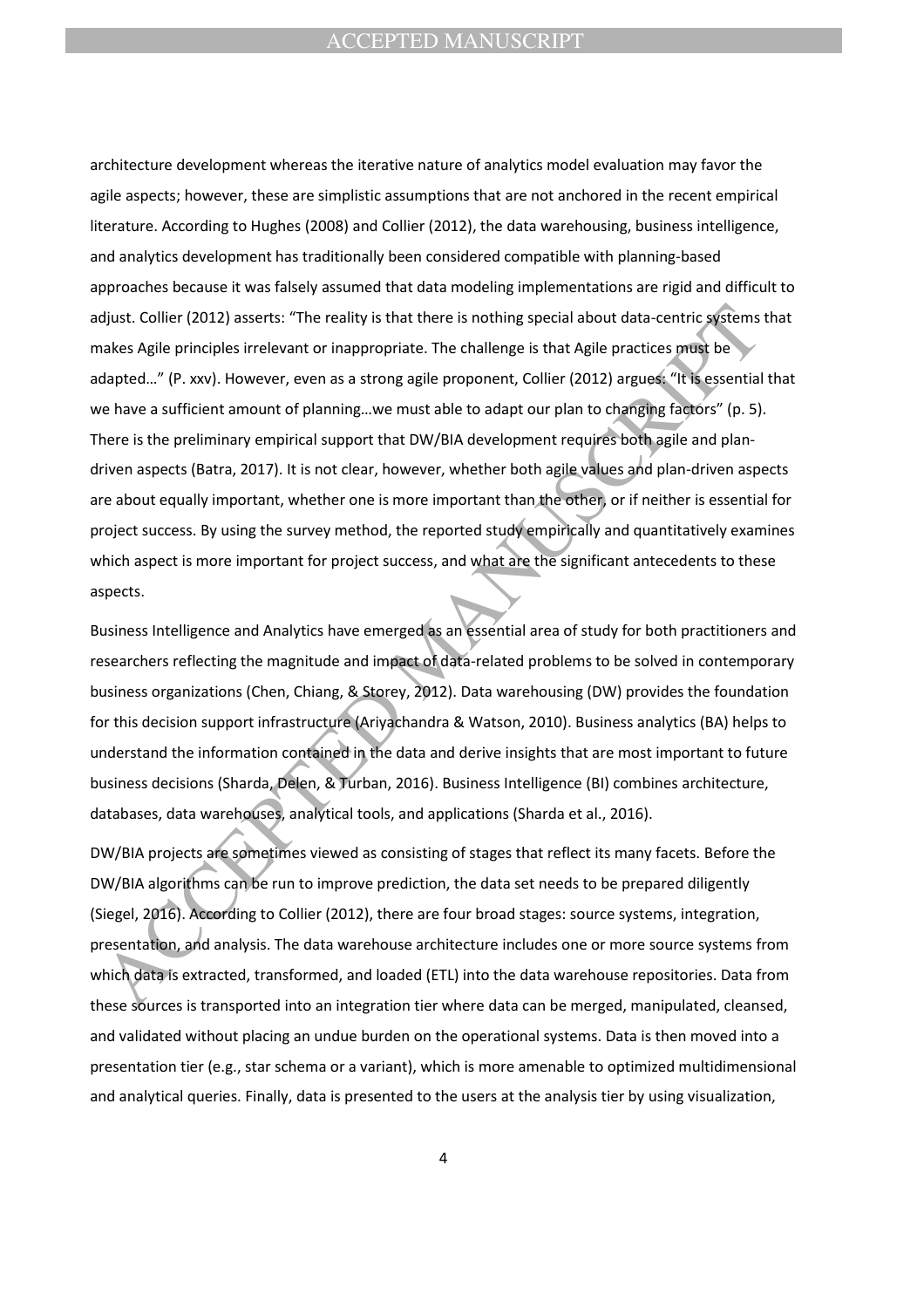data mining, statistical analysis, and other BIA technologies (Abbasi, Sarker, & Chiang, 2016; Chen et al., 2012). Despite the normative stage model of a DW/BIA project, there is no empirical evidence that the definition of stages in the development of a DW/BIA product connotes a preference for plan-driven aspects (Collier, 2012).

spects may be required. It is premature to assume that the development of analytics projects or<br>roducts is more amenable to either plan-driven or agile aspects. In the contemporary development<br>roducts is more amenable to e The variety of activities involved in DW/BIA development suggests that both agile and plan-driven aspects may be required. It is premature to assume that the development of analytics projects or products is more amenable to either plan-driven or agile aspects. In the contemporary development environment, a holistic approach is essential given that the relative importance of plan-driven aspects versus agile values can only be determined empirically by assessing how practitioners engaged in DW/BIA domain view each factor important for project development success. If agile values and plandriven aspects are critical for DW/BIA project success, then it is also essential to study the antecedents that foster the two constructs. Based on a qualitative study (Batra, 2017), four factors - shared understanding, technological capability, top management commitment, and complexity - are considered as antecedents for this study.

The research provides a holistic framework to examine the relative roles of agile values and plan-driven aspects for achieving DW/BIA success and identifies the antecedents of agile values and plan-driven aspects. The paper provides scales used for the survey questionnaire thereby allowing other researchers to replicate or conduct similar research. The next sections report the research instrument design, methodology, results, discussion, limitations, and suggestions for future research.

# 2. Research Instrument Design from Literature

Based on interviews with senior managers, a recent qualitative study examined agile practices for DW/BIA project development and found that both agile development and project management aspects seemed to affect business value (Batra, 2017). Furthermore, this qualitative study identified five factors – technological capability, shared understanding, top management commitment, complexity, and organizational culture – as possible antecedents of agile development and project management. Because of the typical limitations of qualitative research, the (Batra, 2017) study could not establish statistical significance or determine the magnitude of the effects.

Plan-driven and agile aspects are distinct constructs that may be present in different amounts in a project. The two aspects also have some overlap and may be correlated. In this paper, the agile aspects are operationalized by agile values, which focus more on individuals and interactions, working software, customer focus, and responding to changes but do not entirely ignore processes and planning elements.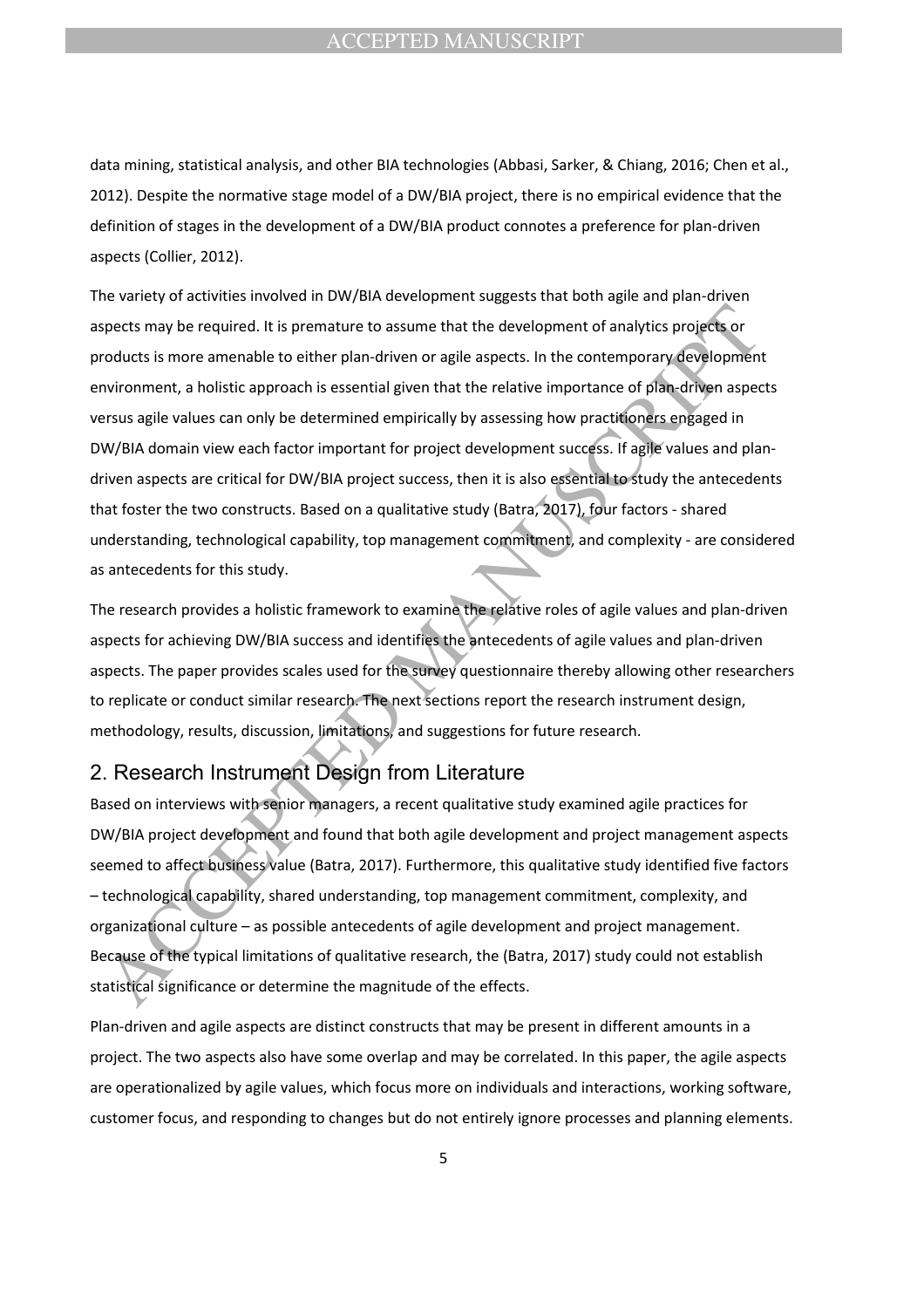Agile methods may not have significant upfront planning and control processes but have tacit and smaller planning and control elements such as iteration planning, daily standups, iteration reviews, release planning, and product road mapping (VersionOne, 2016). The plan-driven aspects focus on processes to manage customer expectations, contracts, controls on schedule, cost and quality, scope creep, and risk. However, a plan-driven approach does not preclude iterative development or responding to changes such as in a RUP-like method (Kruchten, 2000).

Example the relative state has in a RUP-like method (Kruchten, 2000).<br>
or assessing the relative strengths of the relationships of agile values and plan-driven aspects with<br>
roject success, a questionnaire survey-based st For assessing the relative strengths of the relationships of agile values and plan-driven aspects with project success, a questionnaire survey-based study was conducted. In addition to agile values, plandriven aspects, and project success, the quantitative research reported in this paper considered all antecedents from the (Batra, 2017) qualitative research except organizational culture, which had some confounding issues with agile values during Q-sort analysis conducted before collecting the survey data. This section presents the literature used to develop the questionnaire, which is included in Appendix A. All figures in the paper are extracted from analyses conducted using SmartPLS version 3 (Ringle, Wende, & Becker, 2015). Figure 1 shows the proposed research model with the key indicators. After the initial data analysis, one indicator (scope creep) was dropped because of the reliability issue. The survey includes project success as the outcome variable, agile values, and plan-driven aspects as the mediating variables, and technological capability, shared understanding, top management commitment, and complexity as antecedent variables.



**FIGURE 1: INITIAL STRUCTURAL AND MEASUREMENT MODEL FOR RESEARCH**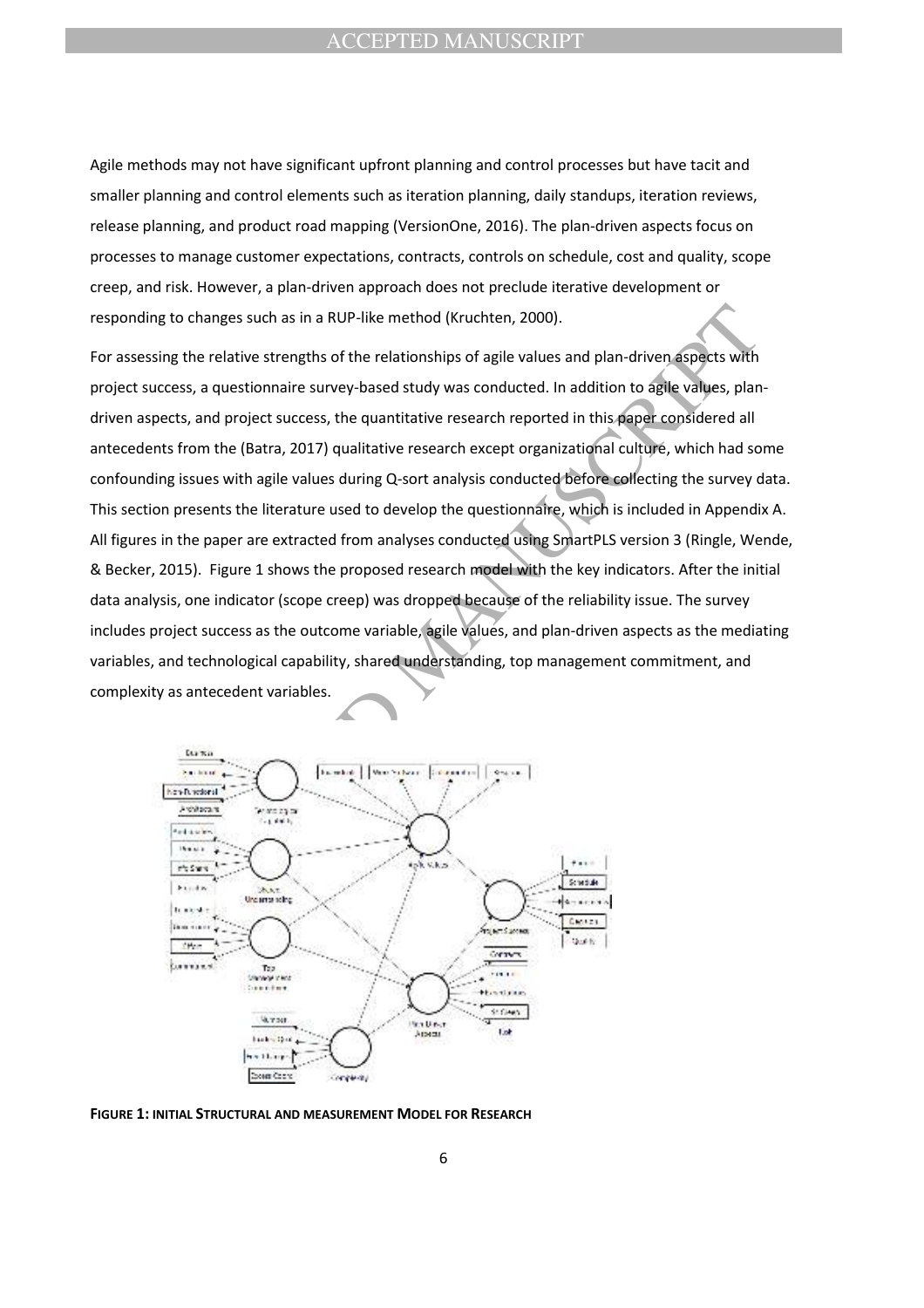#### 2.1 Project Success

Project success refers to the measurement related to project implementation and efficiency, such as cost, duration, specification, and process efficiency while user satisfaction is an attitudinal measure that reflects meeting customer requirements on quality, effectiveness, and efficiency (Siau, Long, & Ling, 2010). Studies usually consider cost, schedule, quality, and user satisfaction as critical measures of project success (Heck & Zaidman, 2016; McLeod, Doolin, & MacDonell, 2012; Siau et al., 2010). In the context of DW/BIA, another measure of project success is decision-making; in fact, DW/BIA can be traced back to decision support systems in the 1980s. Sharda et al. (2016) and Davenport and Harris (2017) assert that managers, especially those at high managerial levels, are primarily decision makers, and are supported by DW/BIA systems, which enhance data management, analytical support, cognitive support, and knowledge management. Thus, the measures of project success included items on budget, schedule, quality, customer requirements, and decision making.

#### 2.2 Agile Values

010). Studies usually consider cost, schedule, quality, and user satisfaction as critical measyies of<br>roject success (Heck & Zaidman, 2016; McLeod, Doolin, & MacConell, 2012; Siau et al., 2010). In the<br>ontext of DW/BM, ano The common thread in agile development is the Agile Manifesto (Fowler & Highsmith, 2001) with its four values and the related twelve principles. The various agile principles, practices, and methods primarily stem from the Agile values (Boehm & Turner, 2004). These values are relevant even in scaled agile although not all principles are relevant (Dikert, Paasivaara, & Lassenius, 2016; Knaster & Leffingwell, 2017). Agile development has been shown to be especially useful when the response to changes and customer collaboration are essential (Boehm & Turner, 2004). A working DW/BIA allows early failure thus averting large-scale collapse, and interactions between the users and the developers facilitate value-driven development (Collier, 2012). The four values focus on individuals and interactions, working software, customer collaboration, and responding to changes and were used to develop the construct Agile Values. Adoption of agile values was hypothesized to have a positive effect on project success (hypothesis 1).

The agile values construct is used as a surrogate of agile aspects. For reducing measurement error, it is customary to have about four to six indicators for a construct. The Agile Manifesto lists four agile values, which is a reasonable number to measure agile aspects. For the sake of parsimony, the many agile principles and practices were not included. There was no guarantee that a majority of respondents would be using specific agile methods like Scrum or agile practices such as pair programming. It was possible that respondents could be using company-specific methods based on some agile values but not on specific agile practices.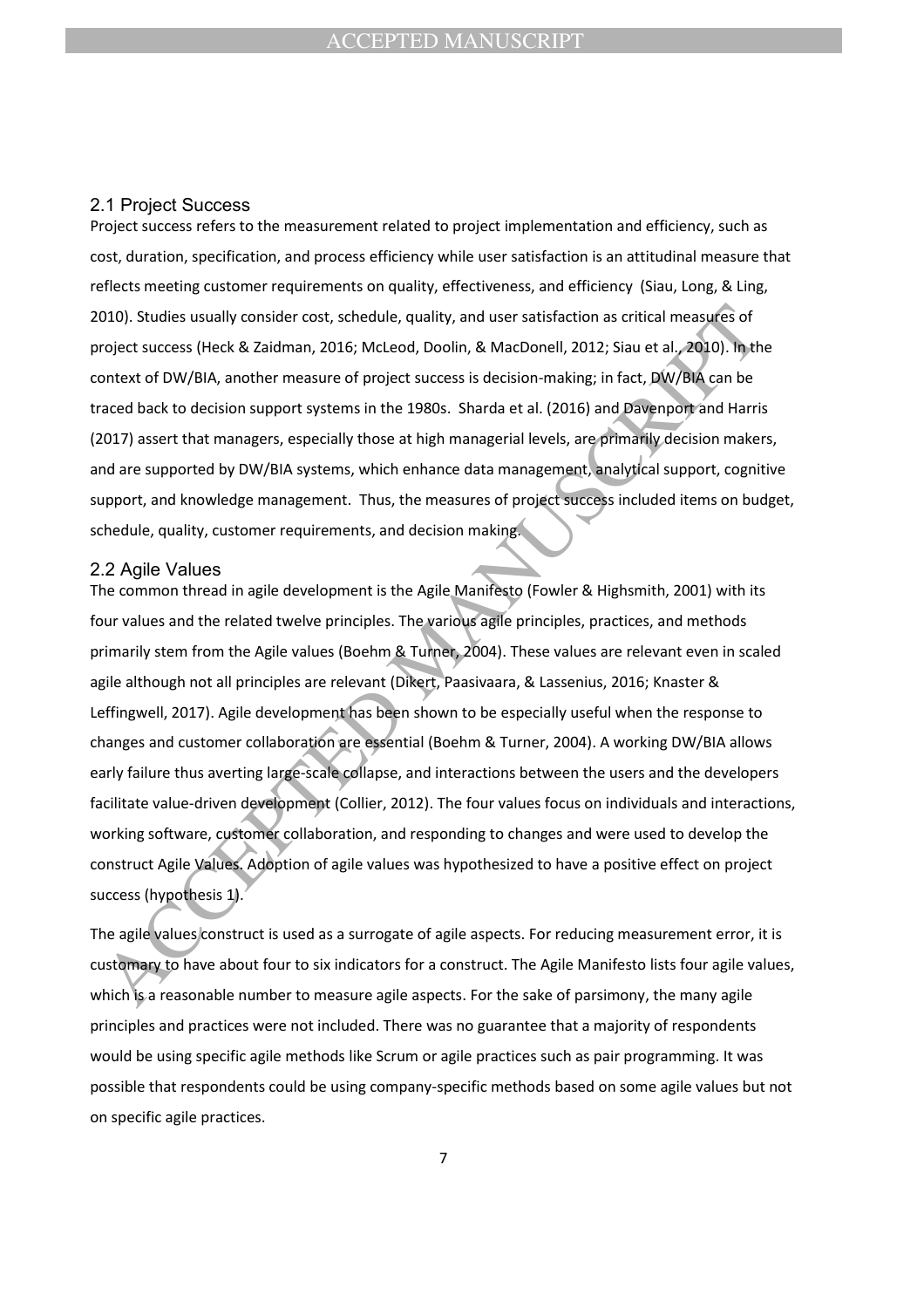#### 2.3 Plan-Driven Aspects

A plan-driven approach has process management aspects that control schedule, costs, and quality (Humphrey, 1995; Kan, 2002). Project and process management constitute the processes of managing the achievement of the project objectives (Munns & Bjeirmi, 1996) and involve planning, control, and risk management (Boehm & Turner, 2004; Daneva et al., 2013) to manage customer expectations (Van Waardenburg & Van Vliet, 2013) and to fulfill contracts and promises (Batra, 2017). Requirements determination is a critical step in any software systems development (McLeod & MacDonell, 2011). Scope creep can result in project failure (Wallace & Keil, 2004). A contract enhances success especially in large or outsourced projects (Boehm & Turner, 2004; Sabherwal, 1999). Establishing control processes increases the likelihood of achieving success in software projects (Dingsoyr, Nerur, Balijepally, & Moe, 2012; Mao, Lee, & Deng, 2008; Misra, Kumar, & Kumar, 2009; Turk, France, & Rumpe, 2005). A risk management strategy augments the success of a project (Boehm, 1991; Wallace & Keil, 2004). Thus, scope creep, expectations management, contracts, controls, and risk management served as primary measures of plan-driven approach that could have a positive effect on project success (hypothesis 2).

#### 2.4 Shared Understanding

Vaardenburg & Van Vliet, 2013) and to fulfill contracts and promises (Batra, 2017). Requirements<br>elemination is a critical step in any of Warer systems development (Mctecol & MacDonell, 2013).<br>
Rope creep can result in pro Communication increases shared understanding (Conboy & Morgan, 2011) and although the two may be considered synonymous, communication can be viewed as the process that leads to a shared understanding. The reduced documentation in agile development increases the need for tacit knowledge, which necessitates a shared understanding using communication mechanisms such as standup meetings (Conboy & Morgan, 2011) and good quality social interactions (Coughlan, Lycett, & Macredie, 2003; Ryan & O'Connor, 2013). In agile software development projects, communication is a critical factor (Hummel, Rosenkranz, & Holten, 2013; Karhatsu, Ikonen, Kettunen, Fagerholm, & Abrahamsson, 2010; Mishra, Mishra, & Ostrovska, 2012) given that agile development is people-centric and needs collaboration for collective action (Batra, Xia, & Rathor, 2016; Cockburn & Highsmith, 2001; Nerur et al., 2005).

Communication is also essential for plan-driven aspects (Hwang & Ng, 2013; Papke-Shields, Beise, & Quan, 2010) which is a necessary component of the PMBOK guide (Rose, 2013). Documented knowledge is crucial to requirement specifications, drafting contracts, control mechanisms, and risk management. Domain knowledge, whether tacit or recorded, is a vital asset for setting up successful client-developer collaboration (Daneva et al., 2013) especially in the DW/BIA environment (Batra, 2017). In this study, a four-item scale based on removing ambiguities, information sharing, empathic dialogue, and domain knowledge was used to measure the construct shared understanding, which was hypothesized to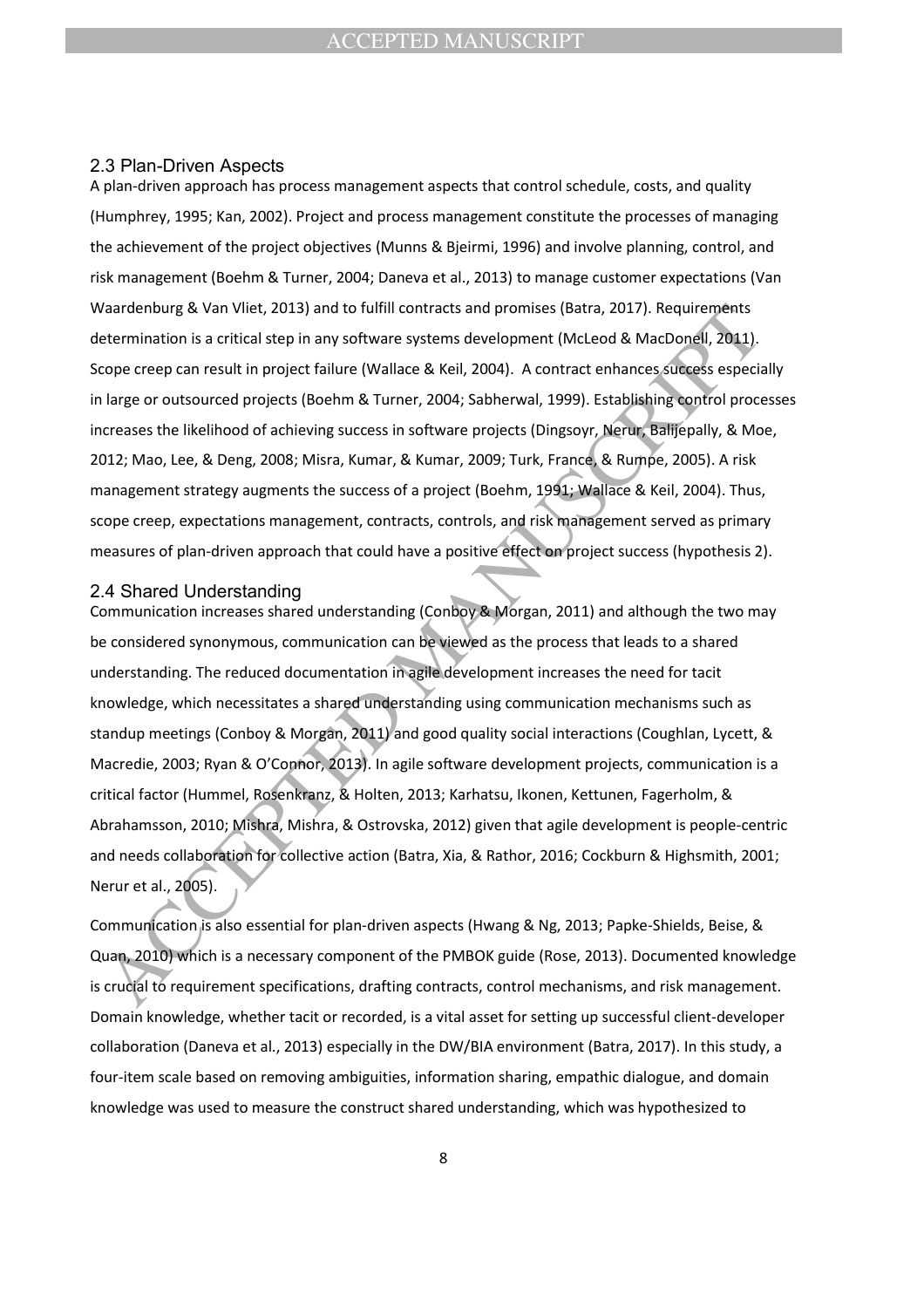improve the achievement of both agile values and plan-driven aspects (hypotheses 3 and 4).

#### 2.5 Top Management Commitment

Top management commitment may be critical for management of DW/BIA projects (Batra, 2017; Davenport & Harris, 2017). The lack of management commitment is an obstacle to implementing software development (Huisman & Iivari, 2002). Top management commitment is essential for agile development (Senapathi & Srinivasan, 2012) and plan-driven approach (McLeod & MacDonell, 2011). Management apathy is a crucial challenge in the adoption of agile development (Vijayasarathy & Turk, 2008). Thus, effort and commitment from top management are essential. Leadership (Knaster & Leffingwell, 2017) and governance (Batra, 2017) are other critical top management commitment elements. In this study, a four-item scale, which addressed effort, commitment, leadership, and governance, was used to measure the construct top management commitment, which was hypothesized to positively affect the constructs agile values and plan-driven aspects (hypotheses 5 and 6).

#### 2.6 Technological Capability

evelopment (Senapathi & Srinivasan, 2012) and plan-driven approach (McLeod & MacDongli, 2011).<br>Thangement apathy is a crucial challenge in the adoption of agile development (Vijayasrathy & Turk,<br>effingwell, 7thus, effort a The Agile Manifesto recognizes the role of individuals as an essential value and references technical and design excellence as agile principles (Fowler & Highsmith, 2001). Team capability is a significant factor for agile development (Chow & Cao, 2008; Maxwell & Forselius, 2000). Agile development does not work unless there is a sufficient number of technologically capable personnel (Boehm & Turner, 2004) and the team has the delivery capability (Chow & Cao, 2008). Developer capabilities and experience are influential factors in gaining confidence, resolving experience-related risks, reducing implementation level code breakage, and faster resolution of design deficiency (Tan et al., 2009). Technological capability focuses not only on business and functional requirements, but also on non-functional requirements (Ramesh, Cao, & Baskerville, 2010). The team should be able to deliver business, functional, non-functional, and architecture requirements (Batra, 2017; Collier, 2012; Knaster & Leffingwell, 2017). These four indicators were used to develop a scale to measure the construct technological capability, which was hypothesized to have a positive effect on the construct agile values (hypothesis 7). The technological capability construct was not hypothesized to affect plan-driven aspects.

### 2.7 Complexity

The complexity of a project can stem from a number of factors such as large size (Moe, Aurum, & Dyba, 2012; Vlietland & van Vliet, 2015), integration, quality, coordination challenges and reconciling viewpoints of a wide variety of stakeholders (Batra, 2017), and the requirements and technological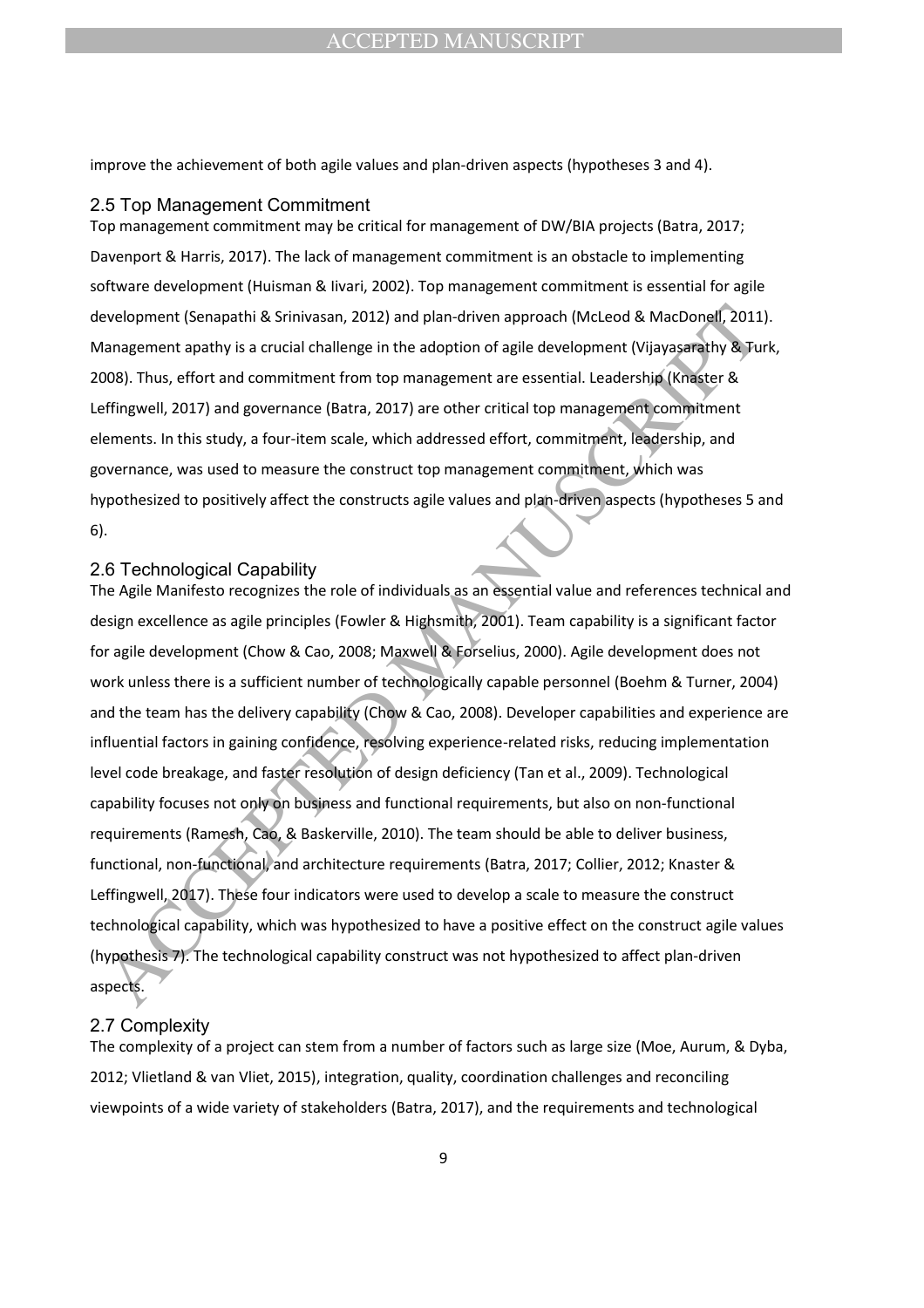changes (Xia & Lee, 2003). There are two essential components of software complexity: a large number of parts that denote structural complexity and changing requirements that indicate dynamic complexity. Complexity should have a positive effect on plan-driven aspects because a large number of elements (i.e., structural complexity) require planning, coordination, and control. Complexity should also have a positive effect on agile values because agile development is specifically geared to respond to changes (i.e., dynamic complexity).

.e., dynamic complexity).<br>
.e., dynamic complexity in DW/BIA can arise because of other factors such as inadequate quality of incoming data<br>
biarda et al., 2016) and the excess coordination effort among the stakeholders (K Complexity in DW/BIA can arise because of other factors such as inadequate quality of incoming data (Sharda et al., 2016) and the excess coordination effort among the stakeholders (Knaster & Leffingwell, 2017). In a larger project, the product owner needs to consider the viewpoints of a wide variety of stakeholders, many of whom may have conflicting views on the desirability of the software features and its functionality (Moe et al., 2012; Vlietland & van Vliet, 2015). In this study, a large number of pieces during integration, inadequate quality of incoming data, frequent changes in requirements, and excess coordination efforts formed a four-item scale to measure the construct complexity, which was hypothesized to positively affect agile values and plan-driven aspects (hypotheses 8 and 9).

### 2.8 Path Model and Hypotheses

The path model with structural relationships among the constructs is shown in Figure 1 shows while the complete item descriptions of the indicators are listed in Appendix A. The constructs agile values, and plan-driven aspects are the mediating variables between antecedents and project success. Shared understanding, technological capability, top management commitment, and complexity are the antecedent variables.

Based on the research instrument development and the path model, the following hypotheses were proposed:

- *H1) Agile values will have a positive effect on Project Success*
- *H2) Plan-driven aspects will have a positive effect on Project Success*
- *H3) Shared Understanding will have a positive effect on Agile values*
- *H4) Shared Understanding will have a positive effect on Plan-driven aspects*
- *H5) Top management commitment will have a positive effect on Agile values*
- *H6) Top management commitment will have a positive effect on Plan-driven aspects*
- *H7) Technological capability will have a positive effect on Agile values*
- *H8) Complexity will have a positive effect on plan-driven aspects*
- *H9) Complexity will have a positive effect on agile values*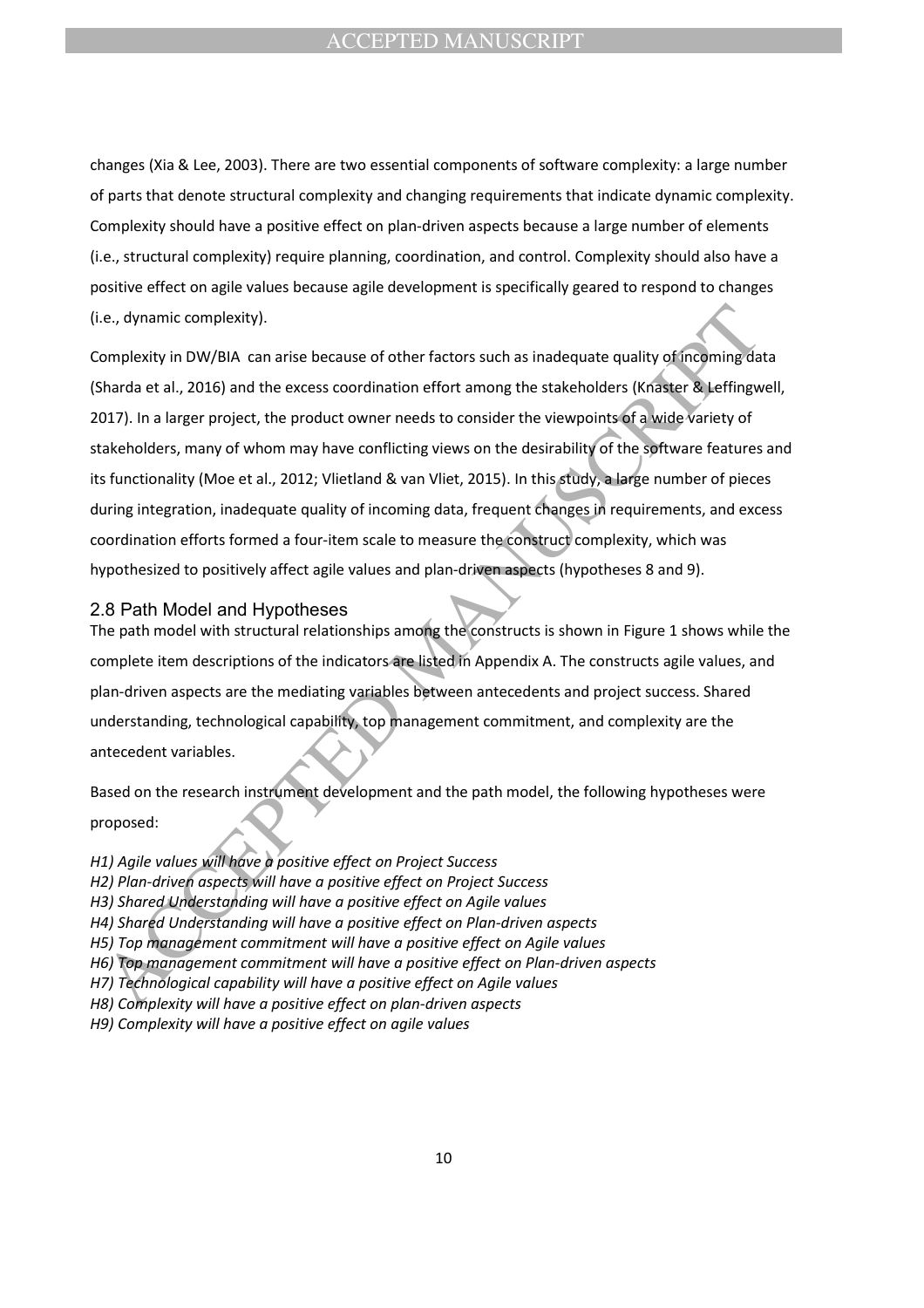## 3. Methodology

The research model was evaluated based on the partial least squares for structural equation modeling (PLS-SEM) approach (Richter, Cepeda, Roldán, & Ringle, 2015) using SmartPLS version 3 software (Ringle et al., 2015). The PLS-SEM approach was selected because of the following reasons:

a) The purpose of the study was to investigate further the agile-planning framework proposed by (Batra, 2017). PLS-SEM is preferred when conducting exploratory research (Gefen, Straub, & Boudreau, 2000; Vinzi, Trinchera, & Amato, 2010).

b) The research objective was prediction rather than the confirmation of structural relationships (Hair, Ringle, & Sarstedt, 2011). At this point, there is inadequate theory regarding the research questions. It was essential to determine the explained variance (R-square) of the endogenous latent variables and the strength of the relationships (Hair, Sarstedt, Ringle, & Mena, 2012).

c) The sample size of 124 was consistent with the PLS recommendations (Hair, Hult, Ringle, & Sarstedt, 2016).

d) Multivariate normal data could not be guaranteed. PLS-SEM makes practically no assumptions about the underlying data (Cassel, Hackl, & Westlund, 1999).

The use of the alternative, covariance-based SEM (CB-SEM) approach, is appropriate for confirmatory research. CB-SEM requires a set of assumptions that include the multivariate normality of data and preferably a larger sample size (Diamantopoulos & Siguaw, 2000; Hair et al., 2011). Thus, the study did not employ CB-SEM.

The Purpewber the Reader of the alternative control and the CE-SERM (Hsu, Chen, & Houdcast, Peace<br>
2017). PLS SEM is preferred when conducting exploratory research (Gefen, Straub, & Boudcast, 2000;<br>
2017). PLS SEM is prefe PLS can be misapplied, and more attention should be paid to the assumptions of the PLS model (Rönkkö & Evermann, 2013; Rönkkö, Parkkila, & Ylitalo, 2012) although some of the alleged shortcomings have been refuted (Henseler et al., 2014; Sarstedt, Hair, Ringle, Thiele, & Gudergan, 2016). An alternative SEM technique based on artificial neural network (ANN) indicates results that are more comparable to PLS than to CB-SEM (Hsu, Chen, & Hsieh, 2006). The universal structure modeling (USM) approach, which is an SEM technique based on Bayesian neural network, reveals that the results are similar to both PLS and CB-SEM as long as linear relationships are assumed (Buckler & Hennig-Thurau, 2008). This section provides details on both the measurement model and the structural model analysis and includes the care taken to avoid inappropriate use of PLS.

Data were collected from 124 respondents, which is an adequate number based on power analysis (Hair et al., 2016) and is further explained in the data collection section later. The indicator data did not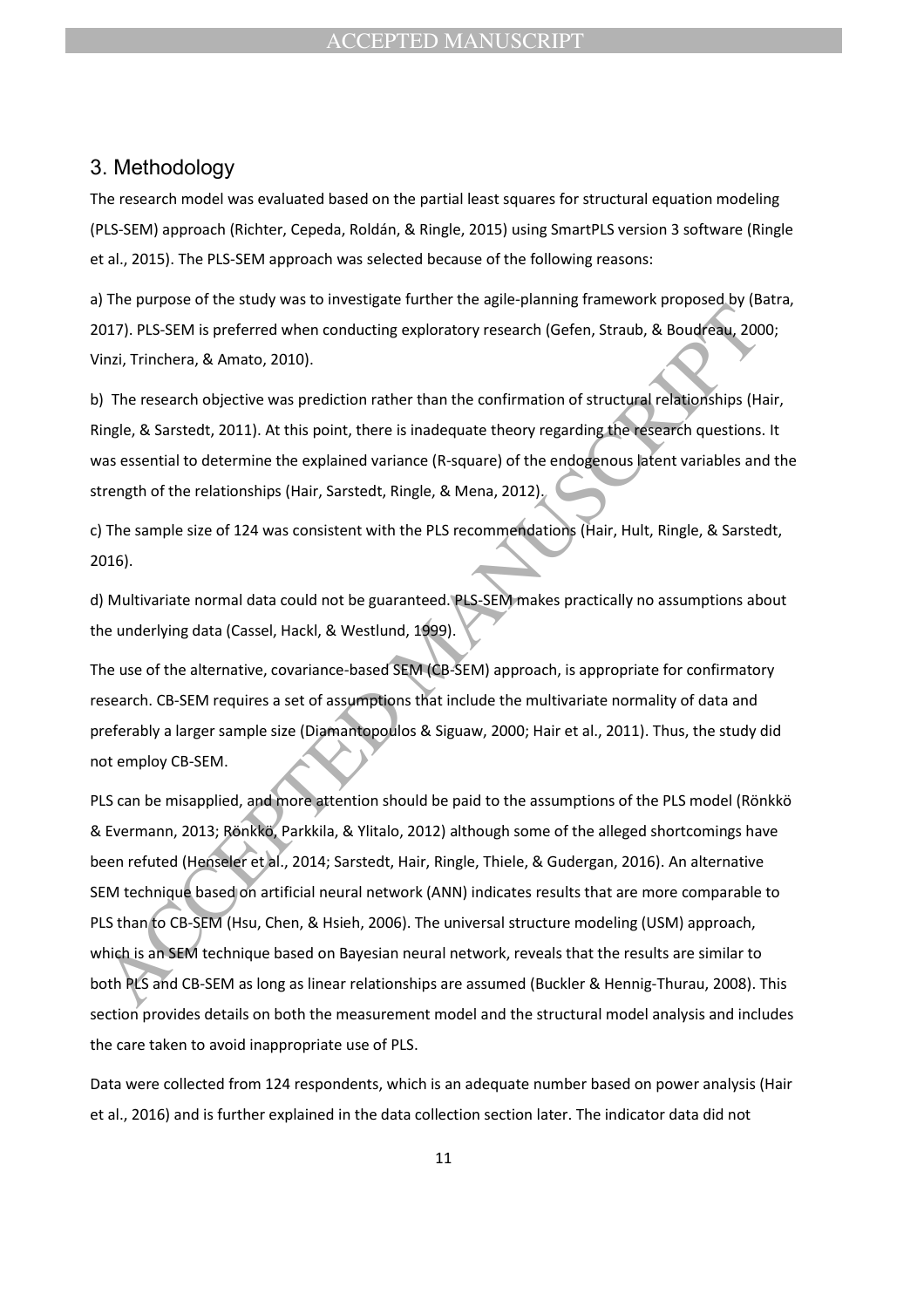exhibit large skewness or kurtosis; most values fell in the recommended -1 to 1 range. This section summarizes the following checks for the quality and validity of data: Q-sort analysis, sample size, indicator reliability, and convergent validity (see Table 1) and discriminant validity (see Table 2), common method bias, and other minor validations. The analysis followed the guidelines prescribed in (Hair et al., 2016). Tables 3, 4, and 5 show the distribution of respondents by the industry types, the methodology, and the respondent roles. For collecting data, the researcher developed the questionnaire using the Qualtrics software and hired the Qualtrics Software Company, which provided data from 108 respondents. Additionally, the researcher posted the survey on his LinkedIn account and received 16 responses.

#### 3.1 The Partial Least Square Approach

nethodology, and the respondent roles. For collecting data, the researcher developed the guestionna<br>sing the Qualitrics software and hired the Qualitrics Software Company, which provided data from 108<br>spondents. Additional The overall purpose of PLS-SEM is to minimize the amount of unexplained variance to predict the dependent variable. PLS-SEM has two steps: 1) to validate the measurement model, and 2) to assess the strength of relationships in the structural model (Hair et al., 2016). The relationships between a construct and its measures constitute the measurement (or outer) model and the relationship among the latent constructs is called the structural (or inner) model (Hair et al., 2011). The measurement model depicts how indicators (or items) accurately measure latent constructs such as perceived usefulness, attitude, self-efficacy, shared understanding, or commitment. A latent construct is more challenging to measure because it is abstract and not directly observable as a concrete measure such as income or number of cars sold. Thus, a latent construct is measured with a set of indicators that serve as proxy variables (Hair et al., 2016). The measurement model is validated first by performing various validity checks such as reliability, and convergent and discriminant validity.

After the measurement model has been validated, the strengths of relationships in the structural model are estimated. The structural model is proposed in advance by examining the theoretical sources, literature, or a qualitative study anchored in grounded theory. The PLS-SEM algorithm uses standardized data and calculates standardized coefficients between -1 and 1. A higher absolute value of a coefficient represents a stronger relationship. A bootstrapping procedure is used to estimate standard errors and assess if a given coefficient is significant at a 5% level. The coefficient is expressed by the notation a (b); for example, 0.305 (0.002) means that the standardized coefficient is 0.305 and the significance level is 0.002 or 0.2%.

A detailed treatise of PLS-SEM is available in the book by Hair et al. (2016). Based on PLS-SEM, SmartPLS 3 (Ringle et al., 2015) is a statistical software frequently used for determining the strength of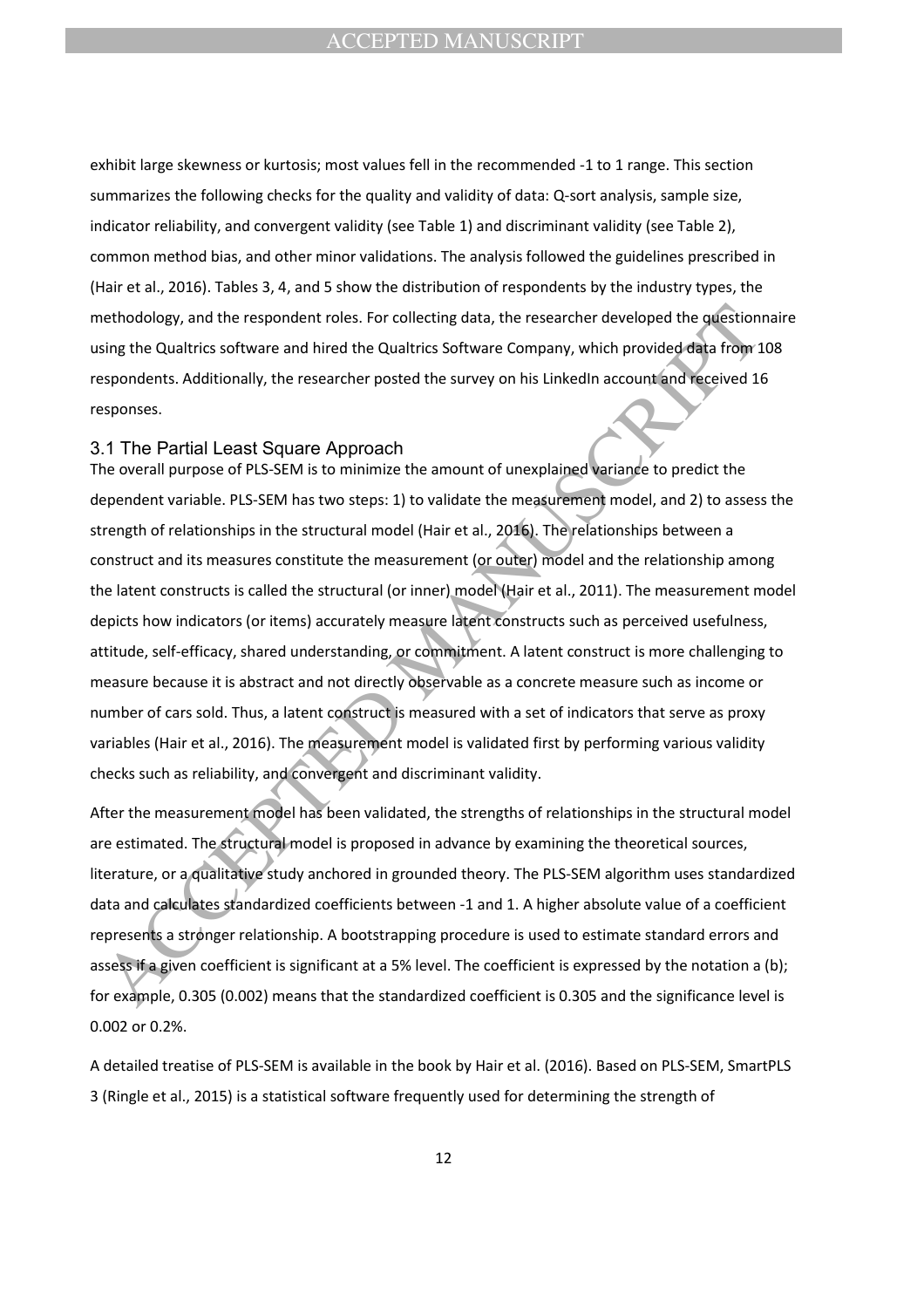simultaneous relationships among variables/constructs (and especially among latent constructs). As may be noted in Figure 1, the convention is to display the PLS-SEM model by using circles or ovals for constructs and small rectangles for the indicators (or items). A construct is usually measured by at least four indicators to reduce the measurement error. A given indicator can be measured on a five- or sevenpoint Likert scale.

When using SmartPLS, the sample size does not have to be large, but statistical power tables show thamples sizes below 100 are rare unless the R-square is at least moderate. Based on (Conen, 1992), Ha al. (2016) provide a When using SmartPLS, the sample size does not have to be large, but statistical power tables show that samples sizes below 100 are rare unless the R-square is at least moderate. Based on (Cohen, 1992), Hair et al. (2016) provide a convenient statistical power table, which allows a researcher estimate the sample size based on 1) minimum R-square values of 0.10, 0.25, 0.50, and 0.75 (lower value requires a higher sample size); 2) significance level of 1%, 5%, and 10% (i.e., type 1 error) 3) statistical power of 80% (i.e., a type 2 error of 20%). For a significance level of 5%, six independent variables, and minimum R-square of 0.25, the recommended sample size is 48; if the minimum R-square is 0.10, then the recommended sample size is 130. This study had a sample size of 124 which corresponds to the conservative level of Rsquare.

#### 3.2 Data Collection

The previous section explained how the constructs and the indicators were derived. The indicator to construct mapping was tested by conducting a Q-sort analysis that involved three Information Systems Master's students who had experience in software development. The mapping revealed that one student was confused in differentiating the cards for agile values and organizational culture because the indicators of the latter construct were related to an adaptable culture. The concern was valid, and consequently, the construct organizational culture was dropped from the study. The questionnaire was then compiled using the Qualtrics software.

The Qualtrics Software Company was hired to conduct the data collection. Qualtrics assigned a consultant to manage the data collection, to add quality checks in the questionnaire, make recommendations, and screen out bad data, which was primarily because of respondent using the same choice for all of the indicators or filling out the questionnaire too quickly. Out of the total valid 124 responses, Qualtrics provided 108 responses while the researcher personally collected 16 responses thorough LinkedIn postings.

#### 3.3 Reliability

Composite reliability was used to measure internal consistency across items within a construct. The values ranged from 0.85 to 0.93 and were significant at p-value = 0.000 (Table 1). The recommended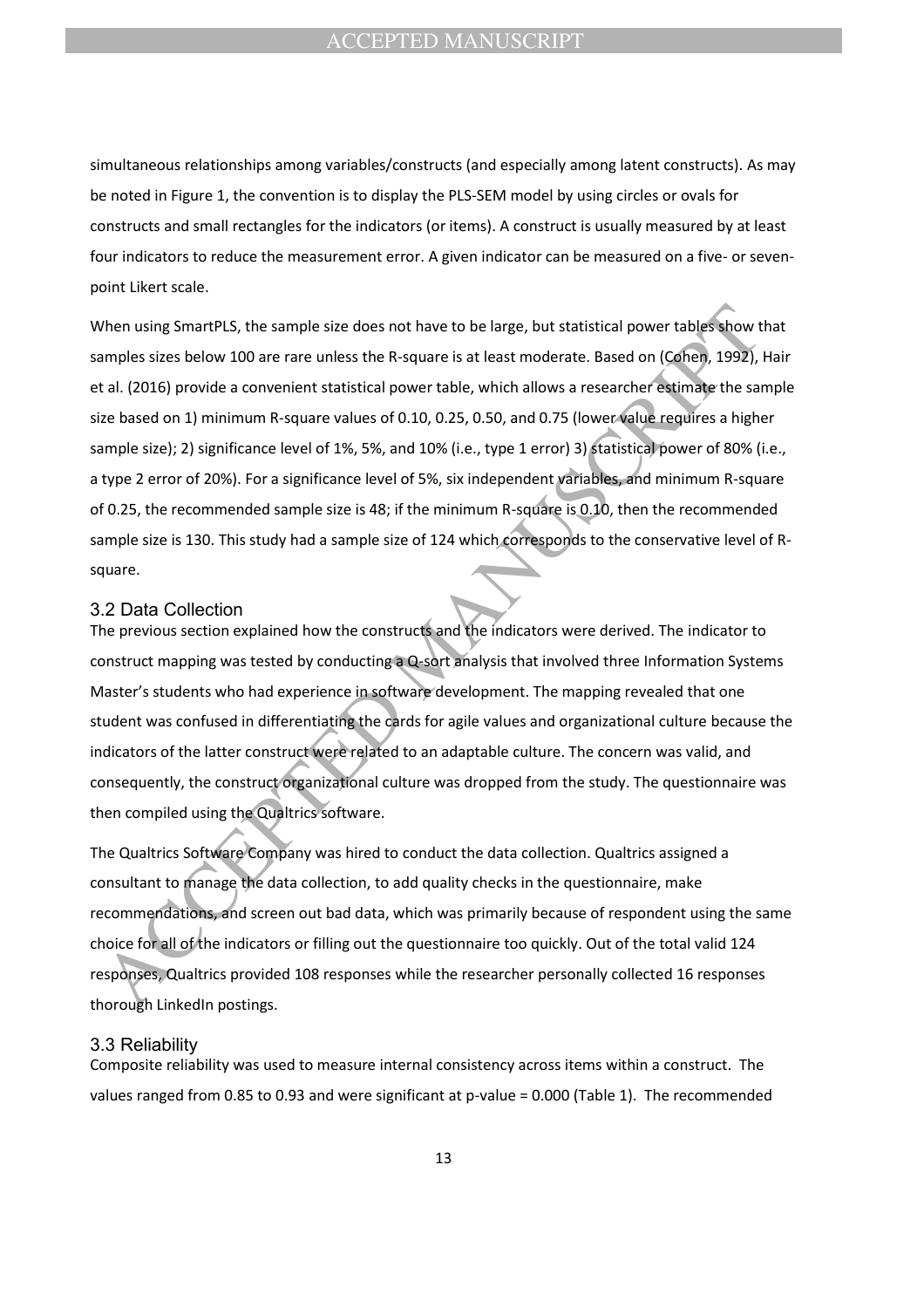range for composite reliability is 0.8-0.9 (Hair et al., 2016). Cronbach's alpha is another measure of reliability; these values ranged from 0.769 to 0.904.

#### 3.4 Convergent Validity

and the state of measuring the same construct by calculating loadings. Indicator Celiability<br>
as estimated by calculating the outer loadings, which ranged from 0.76 to 0.90 but mostly from 0.8 to<br>
S. An outer loading less Convergent validity is the extent to which a measure correlates positively with other measures of the same construct (Hair et al., 2016). In assessing convergent validity, indicators of a construct are treated as alternative approaches for measuring the same construct by calculating loadings. Indicator reliability was estimated by calculating the outer loadings, which ranged from 0.76 to 0.90 but mostly from 0.8 to 0.9. An outer loading less than 0.7 is usually not acceptable (Hair et al., 2016). The data revealed two values lower than 0.7. An indicator, scope creep, of the plan-driven aspects construct had an outer loading of 0.65 and was dropped. The data was analyzed again. Another indicator - commitments such as contracts or promises - of the plan-driven aspects indicator had a borderline outer loading of 0.683 and was close enough to 0.7 to justify inclusion; furthermore, it was deemed as theoretically necessary. All outer loadings were significant at p-value=0.000. Thus, the indicator reliability of the scales was established.

| Construct                        | Composite Reliability | Average Variance Extracted       |
|----------------------------------|-----------------------|----------------------------------|
|                                  |                       | (AVE) for Convergent Reliability |
| Agile Values                     | 0.887                 | 0.664                            |
| Complexity                       | 0.891                 | 0.673                            |
| Plan-Driven Aspects              | 0.852                 | 0.592                            |
| <b>Project Success</b>           | 0.928                 | 0.722                            |
| Shared Understanding             | 0.921                 | 0.746                            |
| <b>Technological Capability</b>  | 0.914                 | 0.727                            |
| <b>Top Management Commitment</b> | 0.918                 | 0.736                            |

#### **TABLE 1: RELIABILITY AND CONVERGENT VALIDITY**

A standard measure to establish convergent validity on the construct level is the average variance extracted (AVE), which is the mean value of the squared loadings of the indicators associated with the construct (Hair et al., 2016). The recommended minimum AVE value is 0.5, which indicates, that on average, the construct explains more than 50% of the variance of its indicators. The analysis revealed that the values were between 0.592 and 0.746. Thus, acceptable AVE values demonstrate the convergent validity of the constructs.

### 3.5 Discriminant Validity

Discriminant validity is the extent to which a construct is truly distinct from other constructs by empirical standards (Hair et al., 2016). One approach to establishing discriminant validity is by using the Fornell-Larcker criterion, which compares the square root of the AVE values with the latent variable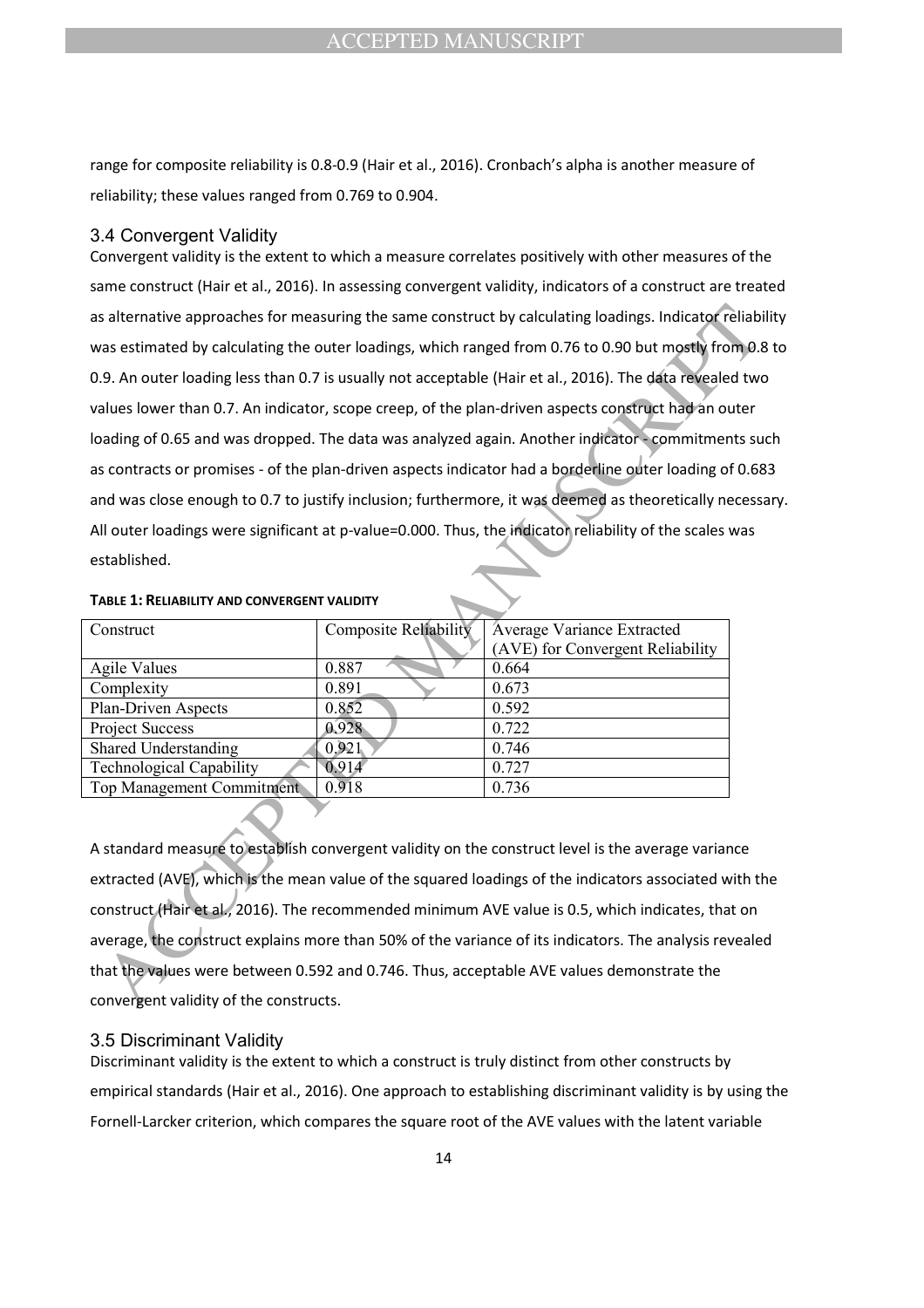correlations. However, the Fornell-Larcker has some limitations (Voorhees, Brady, Calantone, & Ramirez, 2016) and a new approach, heterotrait-monotrait ratio (HTMT), is considered as an improvement (Henseler, Ringle, & Sarstedt, 2015). An HTMT value above 0.9 demonstrates a lack of discriminant validity. As indicated in Table 2, all HTMT ratios are below 0.9, which establishes the discriminant validity among the constructs.

| <b>TABLE 2: DISCRIMINANT VALIDITY USING HTMT RATIO</b> |        |            |             |                |               |               |            |
|--------------------------------------------------------|--------|------------|-------------|----------------|---------------|---------------|------------|
|                                                        | Agile  | Complexity | Plan-Driven | Project        | Shared        | Technological | Top        |
|                                                        | Values |            | Aspects     | <b>Success</b> | Understanding | Capability    | Management |
|                                                        |        |            |             |                |               |               | Commitment |
| Agile values                                           |        |            |             |                |               |               |            |
| Complexity                                             | 0.349  |            |             |                |               |               |            |
| Plan-driven aspects                                    | 0.692  | 0.356      |             |                |               |               |            |
| <b>Project Success</b>                                 | 0.683  | 0.179      | 0.558       |                |               |               |            |
| Shared Understanding                                   | 0.685  | 0.456      | 0.681       | 0.419          |               |               |            |
| Tech. Capability                                       | 0.654  | 0.401      | 0.657       | 0.485          | 0.776         |               |            |
| Top Manage Commit                                      | 0.565  | 0.277      | 0.818       | 0.383          | 0.609         | 0.692         |            |
|                                                        |        |            |             |                |               |               |            |

## 3.6 Common Method Bias

The un-rotated factor analysis using all latent constructs was performed to check if a single factor emerged that explained the majority of the variance in the model, which would have indicated the common method bias (Lowry & Gaskin, 2014). The analysis showed multiple factors; the highest variance explained by a factor was 37.5%. The results suggested that the data was not confounded by the common method bias. Note that the respondents did not belong to one or a few organizations but from a large number of organizations. This diversity is reflected in the analysis of respondent distribution.

## 3.7 Respondent Distribution

ABLE 2: DISCRIMINANT VALIDITY USING HTMT RATIO<br>
Velvet <sup>Read</sup> Complexity Complexity The Complexity The Complexity Control Complexity Controllege (Controllege Controllege Controllege Controllege Controllege Controllege Cont The sequence of questions in the survey ensured that the respondents fulfilled some initial criteria for selection. The respondents were asked if they would complete the survey to the best of their knowledge; if they selected any other option, they were excluded and taken to the end of the survey. Furthermore, they were asked about the job type. If the job type was not one of data warehousing, analytics, or business intelligence development, they were also excluded. The distribution of respondents by job type was 42% for Analytics and 29% each for Data Warehousing and Business Intelligence. The median project size regarding team members was 15. Three other questions were asked to gain a better perspective of the respondent distribution: industry, method, and role. Table 3 summarizes the respondent distribution by industry.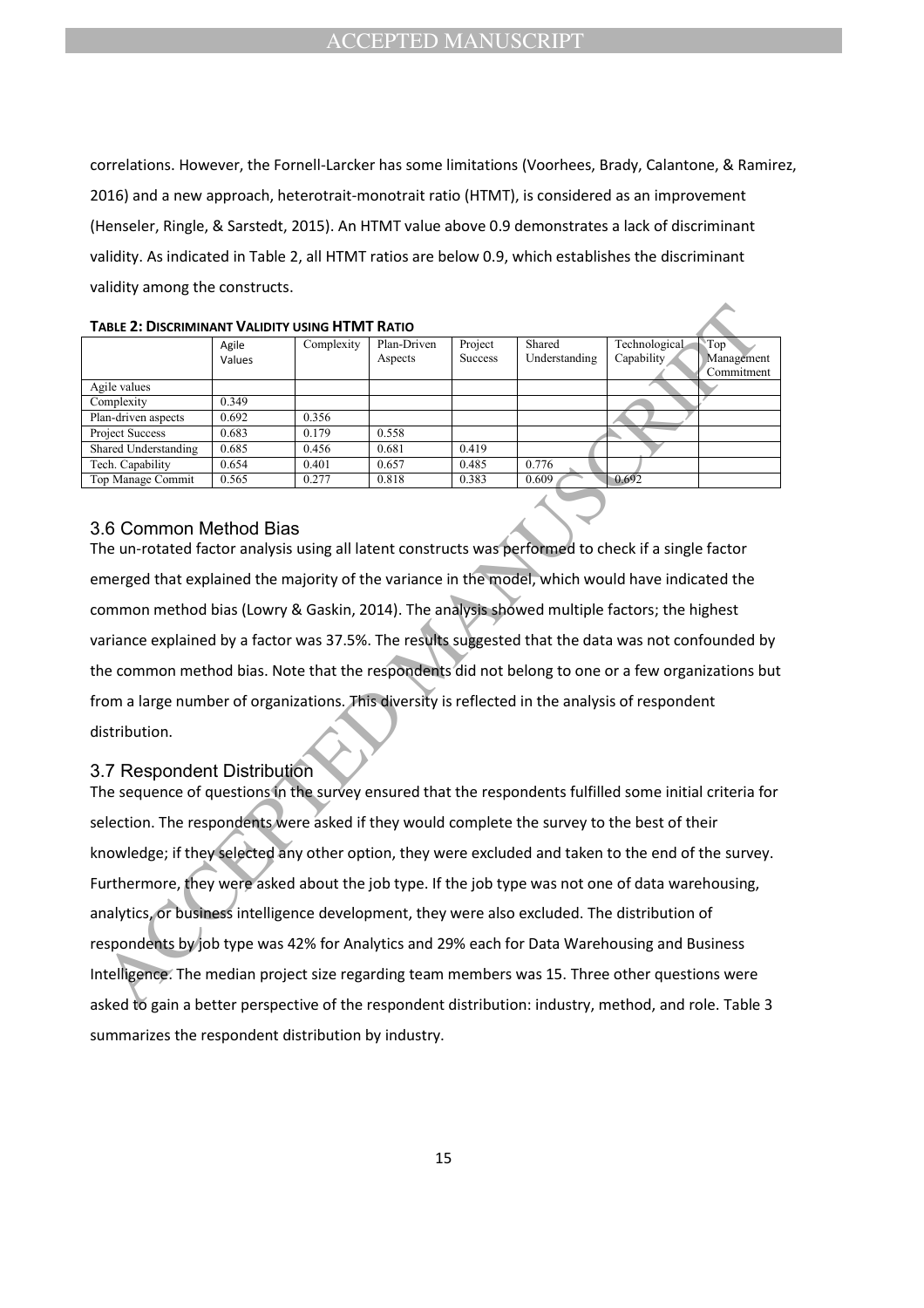| <b>Industry Name</b>      | <b>Respondent Industry</b><br>(Percent) |
|---------------------------|-----------------------------------------|
| Education/Research        | 15.8                                    |
| Manufacturing             | 14.9                                    |
| Healthcare                | 13.2                                    |
| Marketing                 | 10.5                                    |
| <b>Financial Services</b> | 7.9                                     |
| Telecommunication         | 6.1                                     |
| Media/Entertainment       | 4.4                                     |
| Transportation            | 4.4                                     |
| Other                     | 22.8                                    |

#### **TABLE 3: RESPONDENT DISTRIBUTION BY INDUSTRY**

elecommunication<br>
Media 2 for the methodology used. Response and the methodology used and the methodology used and the methodology used. Response to be mainted<br>
any company-owned methods. The three agile methods - Scrum, K Table 4 indicates the respondent distribution by the methodology used. Respondents seem to be mainly using company-owned methods. The three agile methods - Scrum, Kanban, and Scaled Agile - put together constituted 17.7% and would rank second if these differentiated choices are combined. It appears that named agile methods are not widely being used in DW/BIA development but this does not mean that agile values are not considered necessary in company-owned or hybrid methods. Many organizations do not use named methods and instead rely on ad-hoc approaches based on the useful aspects of the methodologies (Avison & Fitzgerald, 2003).

| <b>Method Name</b>              | <b>Method (Percent)</b> |
|---------------------------------|-------------------------|
| Company Owned                   | 40.4                    |
| Hybrid                          | 14.9                    |
| Waterfall                       | 9.6                     |
| <b>Rational Unified Process</b> | 8.8                     |
| <b>Scaled Agile</b>             | 8.8                     |
| Kanban                          | 4.4                     |
| Scrum                           | 3.5                     |
| Other                           | 9.6                     |
|                                 |                         |

Table 5 shows the respondent distribution by role. The two dominant roles were DW/BIA analyst and manager. This distribution was not surprising as the analysts and managers are frequently involved in DW/BIA development.

#### **TABLE 5: RESPONDENT DISTRIBUTION BY ROLE**

| <b>Role Name</b>       | <b>Role (Percent)</b> |
|------------------------|-----------------------|
| DW/BIA Analyst         | 27.2                  |
| Manager                | 24.6                  |
| Administrator          | 9.6                   |
| Consultant             | 9.6                   |
| Developer              | 7.0                   |
| <b>Systems Analyst</b> | 7.0                   |
| Other                  | 14.9                  |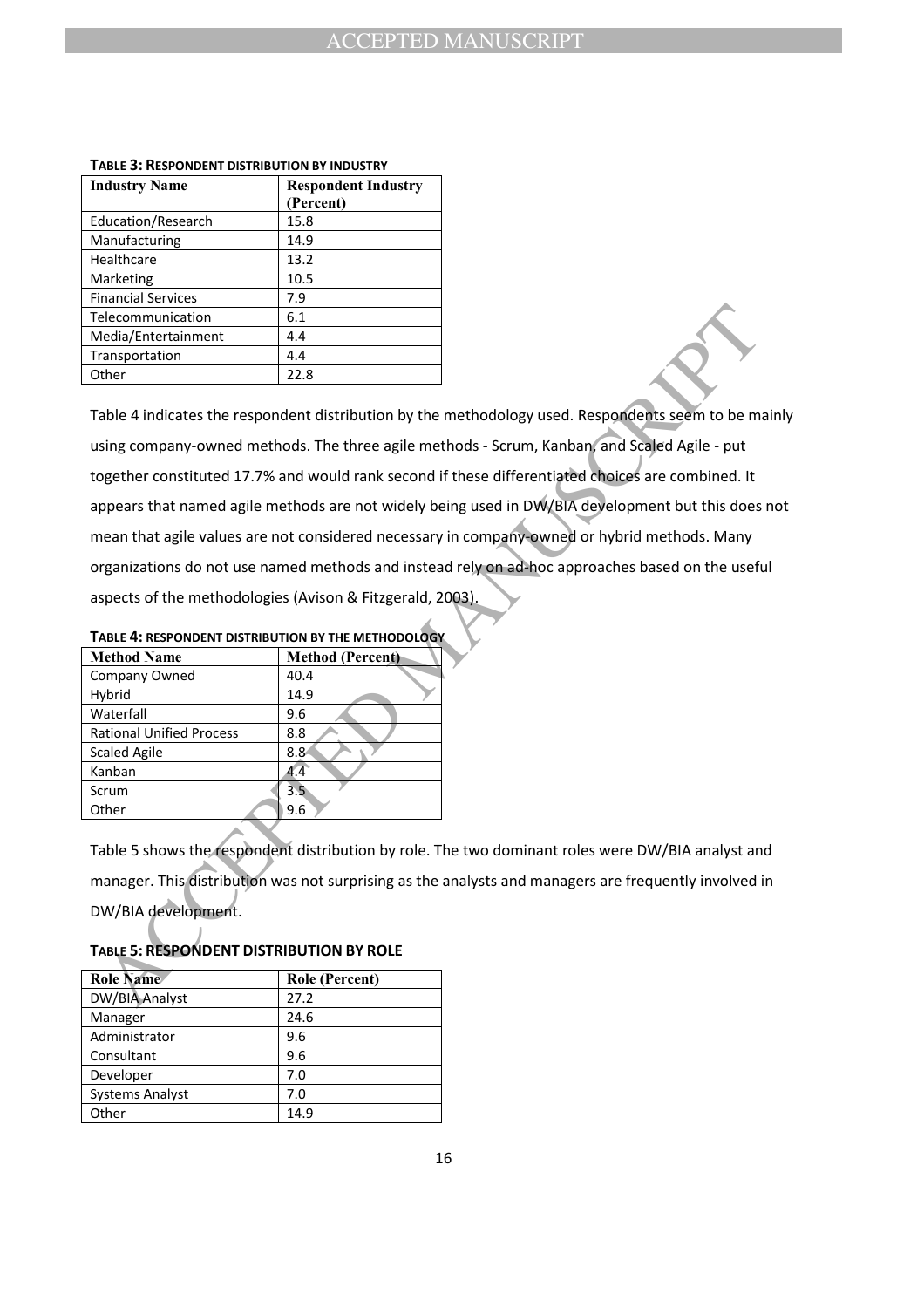# 4. Results

## 4.1 Initial Structural Model Results

After the measurement model was validated, the structural model was tested using the software SmartPLS version 3 (Ringle et al., 2015). The path coefficients and significance (p-values) were obtained using 5000 runs of PLS algorithm and bootstrapping. The path coefficients, which represent the strength of the hypothesized relationships among the constructs, have standardized values approximately between -1 and +1 (Hair et al., 2016). Whether or not a coefficient is significant ultimately depends on its standard error. Sample means are necessary for obtaining the standard error. The software employs an approach called bootstrapping, which draws random samples from the data to get the sample means and determine the standard error of the magnitude of each relationship, which may be between two constructs or between a construct and its indicator.

sing 5000 runs of PLS algorithm and bootstrapping. The path coefficients, which represent the streng<br>
the hypothesized relationships among the constructs, have standardized values approximately<br>
the hypothesized relations A significance level of 0.05, which indicates that there is a 5% probability that a coefficient or a loading is significant by chance, was used in this study. Figure 2 shows the initial results of the analysis. Note that the indicator, scope creep, has been removed from the figure. The p-values for the indicators were all significant at p=0.000 and are not shown. Except in the case of complexity, all other path coefficients were consistent with the direction of the hypotheses, with four out of eight being significant at the 5% level. The direct effect of each of the four antecedents – technological capability, shared understanding, top management commitment, and complexity – to project success was negligible; thus, agile values and plan-driven aspects mediated the relationships from the antecedents.

The coefficient of determination (R-square) was moderate for all three endogenous constructs: 0.41 for Agile values, 0.51 for Plan-driven aspects, and 0.39 for Project success. Given the R-square values, the sample size of 124, which was estimated at R-square of about 0.10, is adequate. However, the results had many marginally significant coefficients, and it seemed that given the relatively exploratory nature of the study, further investigation was necessary. The second stage of analysis is detailed in a later section.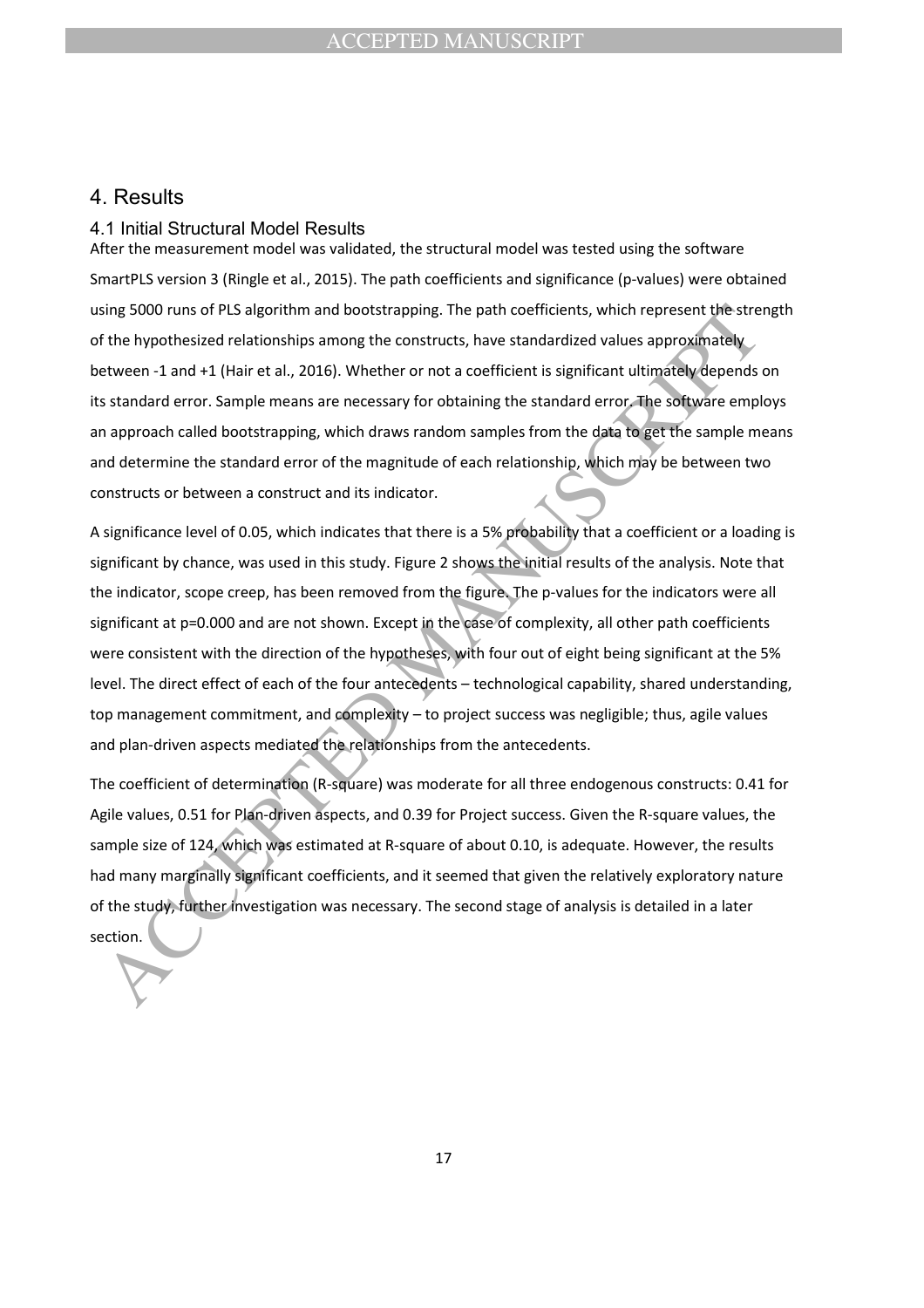

**FIGURE 2: COEFFICIENT LEVELS AND SIGNIFICANCE LEVELS IN THE PATH MODEL**

#### 4.2 Initial Hypotheses Significance

The three contents of the state of the state of the state of the state of the state of the state of the state of the state of the state of the state of the state of the state of the state of the state of the state of the Hypothesis H1, agile values will have a positive effect on project success, was strongly supported. The path coefficient 0.50 was strong and significant at a level of 0.000. In the DW/BIA domain, we can unequivocally claim that agile values are the key to project success. Hypothesis H2, plan-driven aspects will have a positive effect on project success, was not supported. The path coefficient 0.185 was in line with the direction of the hypothesis, but it was too low for statistical significance (p=0.186). Hypotheses H3, shared understanding will have a positive effect on agile values, and H4, shared understanding will have a positive effect on plan-driven aspects, were both supported (p=0.006 and p=0.002) and had similar coefficients (0J33 and 0.31). Hypothesis H5, top management commitment will have a positive effect on agile values, was not supported. Hypothesis H6, top management commitment will have a positive effect on plan-driven aspects, was strongly supported with a path coefficient of 0.51 and a pvalue of 0.000. With a path coefficient of 0.22 and a p-value of 0.088, Hypothesis H7, the technological capability will have a positive effect on agile values, was found not significant at p=0.05. Hypotheses H8 and H9, which addressed complexity, had weak effects and were not significant.

Overall, the initial results did not appear to be clear because it seemed that plan-driven aspects, top management commitment, and technological capability contributed to the model but were not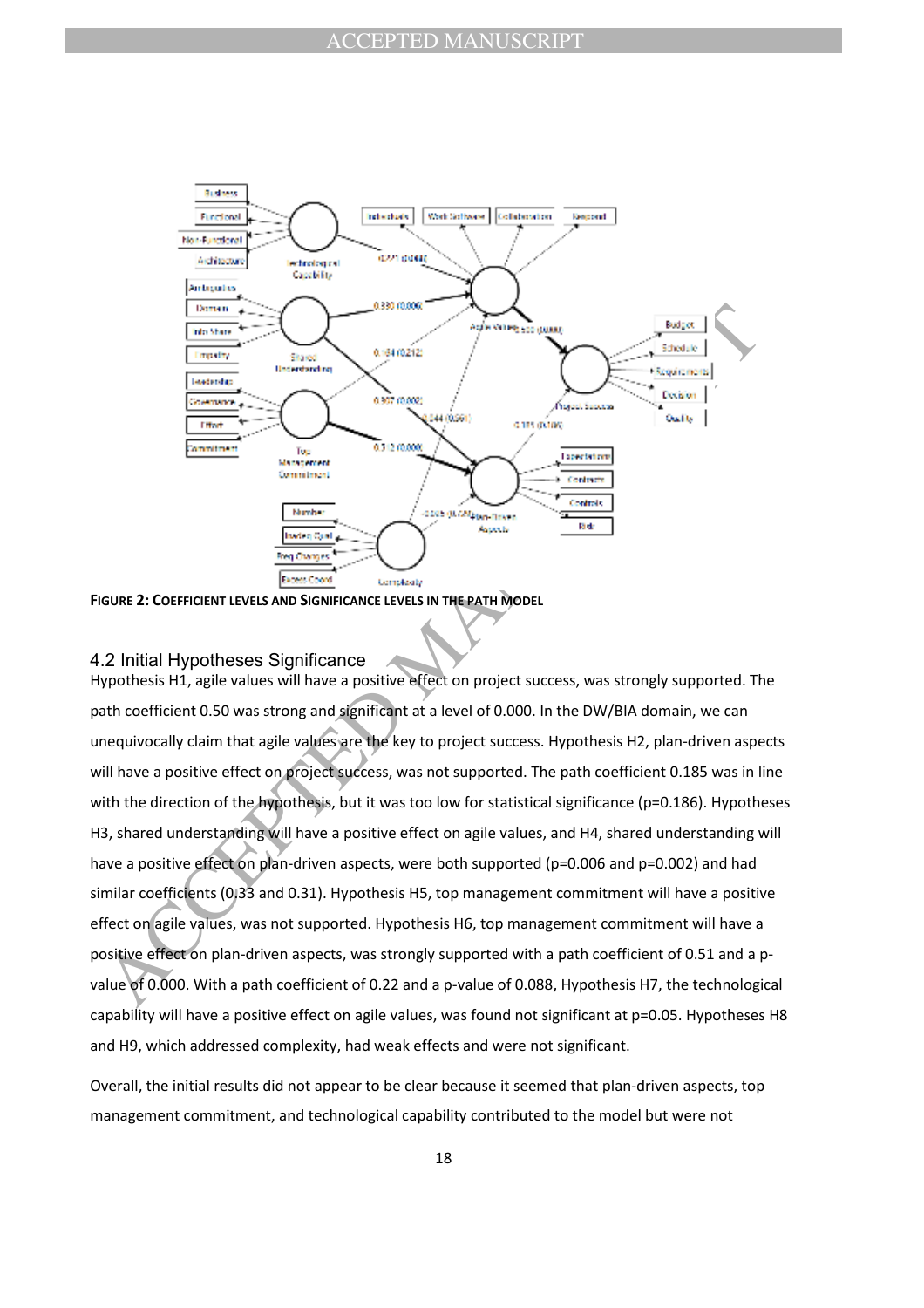statistically significant. Furthermore, the results were inconsistent as compared with the qualitative findings of the (Batra, 2017) study. It seemed like a routine PLS-SEM analysis did not reveal the deeper relationships because of potential observed or unobserved heterogeneity of data. Thus, further analysis was conducted by first examining observed heterogeneity on job type and moderation effects of complexity on agile values and plan-driven aspects. None of these results were significant. Finally, the data were examined for unobserved heterogeneity. The results indicated that there were two underlying segments with distinctly different characteristics.

### 4.3 Hypotheses Significance after considering Unobserved Heterogeneity

ata were examined for unobserved heterogeneity. The results indicated that there were two<br>derlying segments with distinctly different characteristics.<br>
3. Hypotheses Significance after considering Droboserved Heterogeneity Unobserved heterogeneity, which pertains to the existence of more than one subpopulation that is not distinguished by a previously identified variable, can threaten different types of validity (Becker, Rai, Ringle, & Völckner, 2013). To discover unobserved heterogeneity in both structural and measurement models, Becker et al. (2013) propose a new method – prediction-oriented segmentation (PLS-POS) – to overcome the limitations of other distance measure-based methods. Standard clustering methods such as k-means clustering focus only on indicator data when forming groups of data but they cannot account for latent variables and their structural model relationships (Hair et al., 2016; Sarstedt & Ringle, 2010). The PLS-POS method can detect heterogeneity in the measurement and the structural model and does not require that data be normally distributed. The study preferred PLS-POS because an alternative approach, FIMIX-PLS (Sarstedt, Becker, Ringle, & Schwaiger, 2011), requires that the endogenous variables have a multivariate normal distribution, which is inconsistent with the distribution-free assumption of PLS.

The initial results had revealed many coefficients that had low to moderate strength but were not significant. It was reasonable to assume that the results could stem from two conflicting subpopulations. The initial results established the significance of agile values. Based on Boehm and Turner (2004) recommendations, there was theoretical support for a balanced development method, which would give similar weight to both agile values and plan-driven aspects. Thus, PLS-POS was run with two segments because it was likely that the balanced segment was being mitagated by the agile-heavy segment. The measurement model was sound except that one indicator – risk – had to be dropped. For avoiding repetition, the measurement model is not shown in subsequent analysis; note that the [+] in each circle indicates that the construct has indicators. Figure 3 shows the result of the agile-plan balanced segment, which accounted for 85 of the 124 cases. Figure 4 shows the result of the agile-heavy segment, which accounted for 39 of the 124 cases. The analysis revealed that the two segments represented two subpopulations that seemed to be mitigating each other's effects.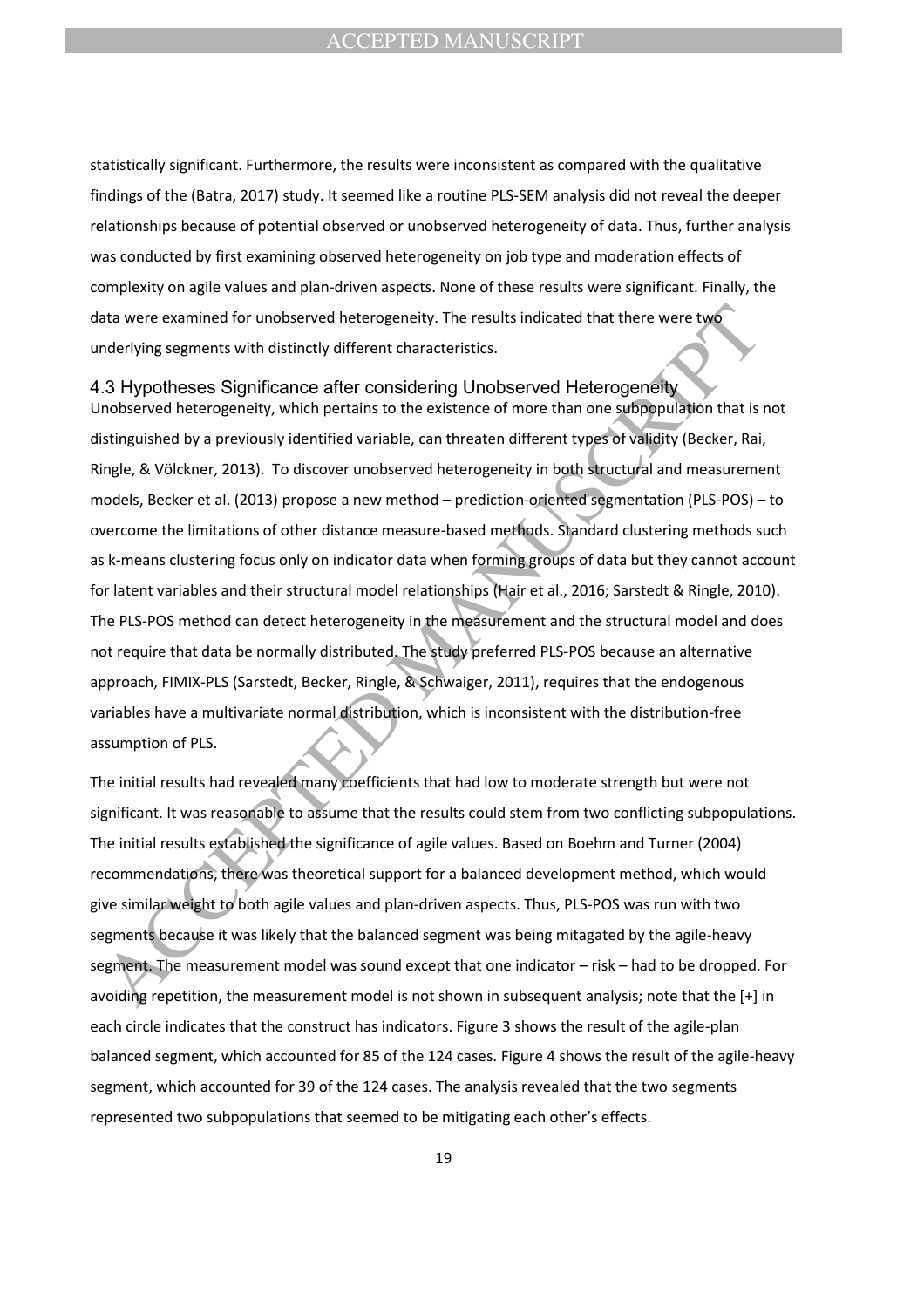

#### **FIGURE 3: THE AGILE-PLAN BALANCED SEGMENT**

Nextrinal State Particular Background Control of the specifical control of the supercolar of the supercolar control of the specifical control of the specifical state the specifical state the specifical state of the specif Table 6 indicates that the agile-plan balanced segment shows relatively strong coefficients for both the relationships between agile values and project success, and plan-driven aspects and project success. The R-square is very strong. Out of the nine hypotheses, five are supported for the agile-plan balanced segment. Both agile values and plan-driven aspects have a complementary and robust effect on success. Top management commitment has strong impact on agile values, and plan-driven aspects whereas shared understanding and complexity have negligible effects. The technological capability construct has a moderate and significant effect on agile values. The direct effect of each of the four antecedents – technological capability, shared understanding, top management commitment, and complexity – to project success was negligible, and these results are not included.

| TABLE 6: HYPOTHESES SUPPORT OF THE BALANCED SEGMENT |  |  |
|-----------------------------------------------------|--|--|
|                                                     |  |  |

| Path                                             | Path        | p-Value | <b>Hypothesis</b> |
|--------------------------------------------------|-------------|---------|-------------------|
|                                                  | Coefficient |         |                   |
| Agile Values -> Project Success                  | 0.396       | 0.000   | Supported         |
| Plan-Driven Aspects -> Project Success           | 0.572       | 0.000   | Supported         |
| Complexity -> Agile Values                       | $-0.022$    | 0.763   | Not Supported     |
| Complexity -> Plan-Driven Aspects                | 0.005       | 0.950   | Not Supported     |
| Shared Understanding -> Agile Values             | $-0.063$    | 0.589   | Not Supported     |
| Shared Understanding -> Plan-Driven Aspects      | 0.042       | 0.641   | Not Supported     |
| Technological Capability -> Agile Values         | 0.28        | 0.030   | Supported         |
| Top Management Commitment -> Agile Values        | 0.588       | 0.000   | Supported         |
| Top Management Commitment -> Plan-Driven Aspects | 0.744       | 0.000   | Supported         |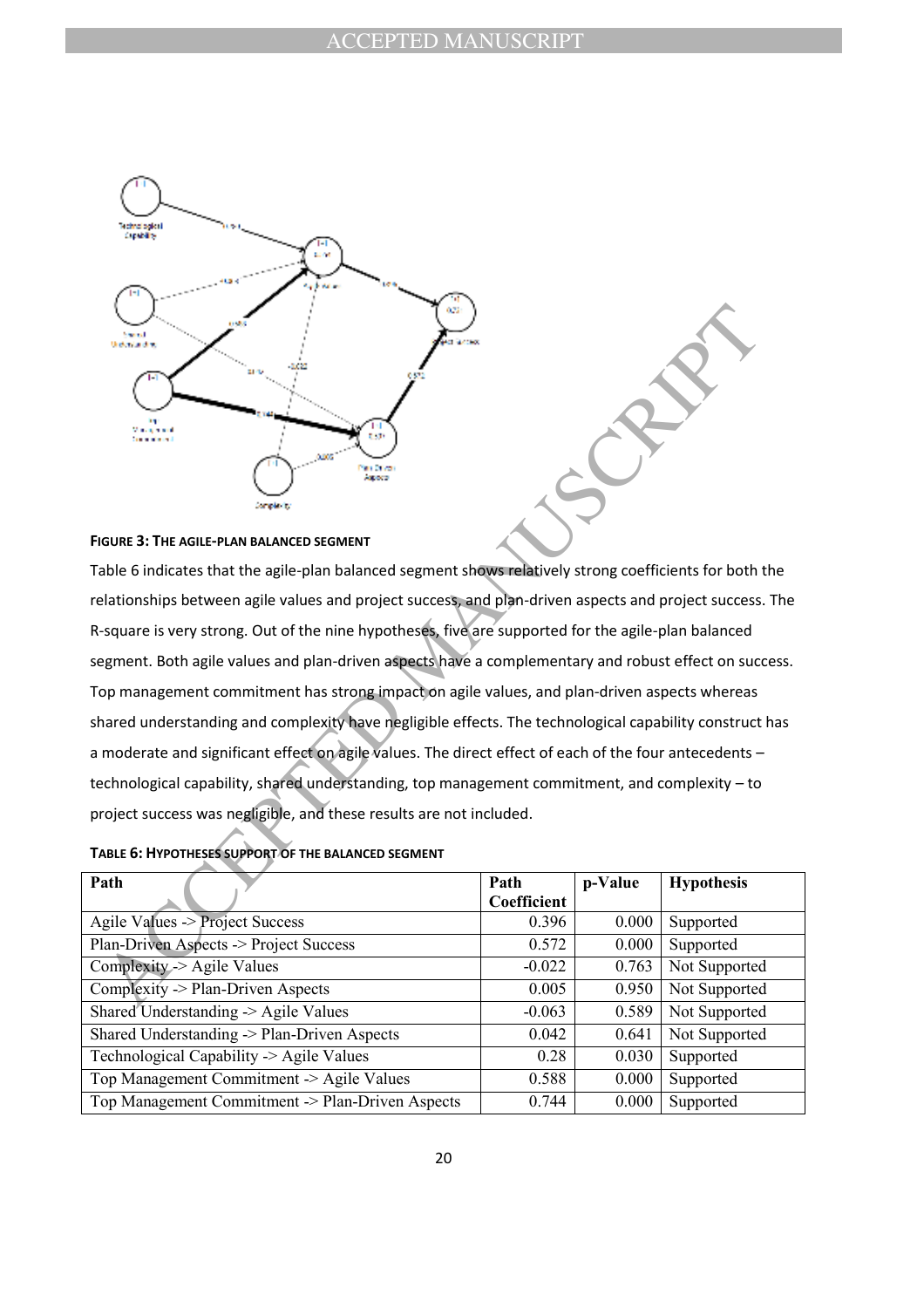As Figure 4 and Table 7 indicate, the agile-heavy segment showed a strong positive coefficient from agile values to project success and a strong negative coefficient from plan-driven aspects to project success. Out of the nine hypotheses, five are supported, and another two are significant but have a negative coefficient. The shared understanding construct is strongly related to both agile values and plan-driven aspects, whereas top management commitment is negatively and strongly related to agile values. Complexity is significantly associated with agile values but not to plan-driven aspects. The coefficient between technological capability and agile values is borderline, but because the p-value is 0.055, it is rounded off and deemed as significant. The direct effect of each of the four antecedents – technological capability, shared understanding, top management commitment, and complexity – to project success was negligible, and these results are not included.



| TABLE 7: HYPOTHESES SUPPORT OF THE AGILE-HEAVY SEGMENT |  |
|--------------------------------------------------------|--|
|                                                        |  |

| Path                                   | Path                | p-Value | <b>Hypothesis</b> |
|----------------------------------------|---------------------|---------|-------------------|
|                                        | <b>Coefficients</b> |         |                   |
| Agile Values -> Project Success        | 0.782               | 0.000   | Supported         |
| Plan-Driven Aspects -> Project Success | $-0.528$            | 0.005   | Significant       |
|                                        |                     |         | (reverse sign)    |
| Complexity -> Agile Values             | 0.273               | 0.000   | Supported         |
| Complexity -> Plan-Driven Aspects      | $-0.039$            | 0.819   | Not Supported     |
| Shared Understanding -> Agile Values   | 0.724               | 0.000   | Supported         |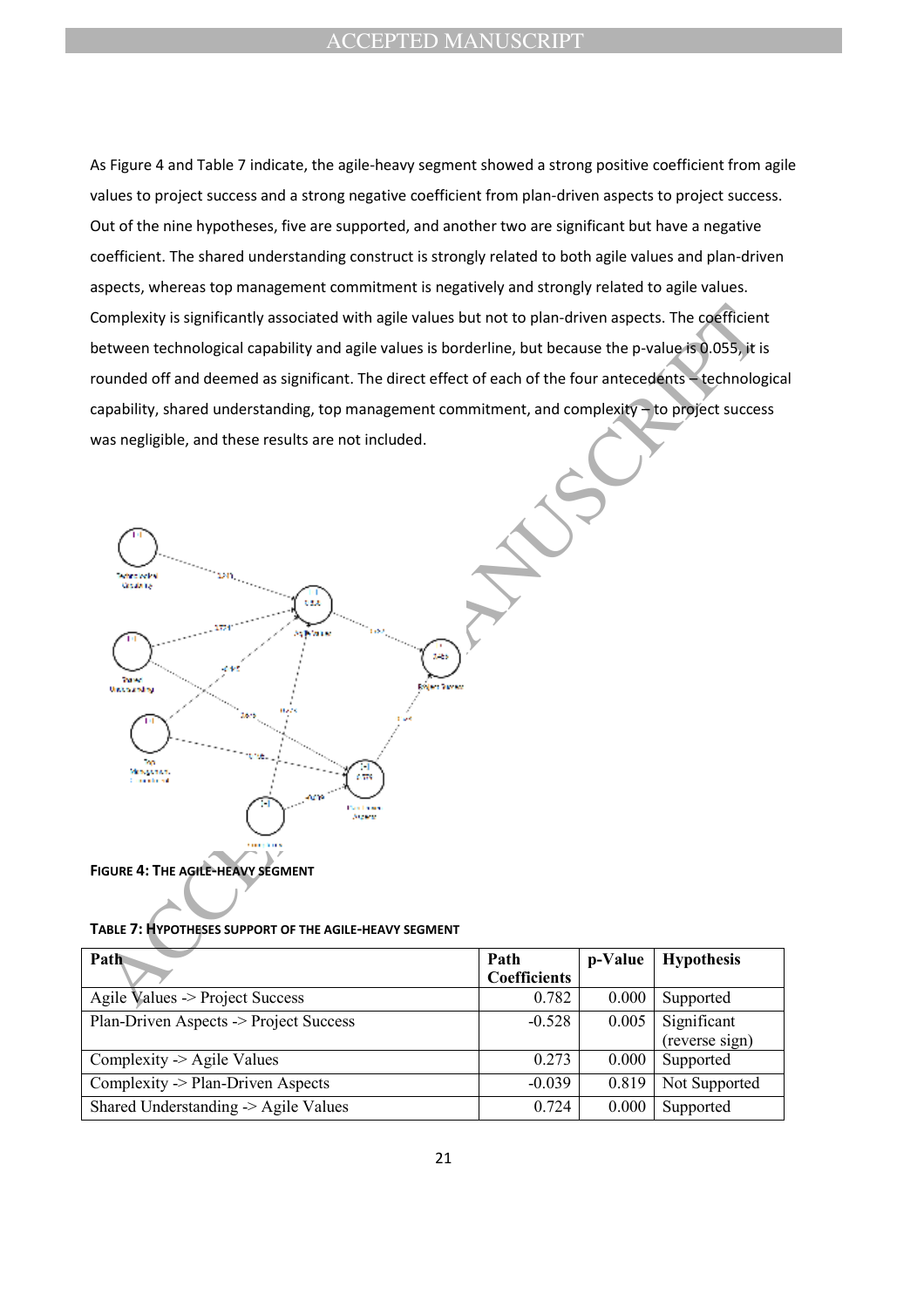| Shared Understanding -> Plan-Driven Aspects      | 0.675    | 0.000 | Supported        |
|--------------------------------------------------|----------|-------|------------------|
| Technological Capability -> Agile Values         | 0.243    | 0.055 | <b>Supported</b> |
| Top Management Commitment -> Agile Values        | $-0.445$ | 0.000 | Significant      |
|                                                  |          |       | (reverse sign)   |
| Top Management Commitment -> Plan-Driven Aspects | 0.195    | 0.279 | Not Supported    |

By using a multigroup test, the path coefficient differences between the balanced and agile-heavy segments were examined for significant differences. Except for the paths complexity -> plan-driven aspects and technological capability -> agile values, the remaining seven paths were found to significantly different (p < 0.05). The significance of the differences supports the information provided by the diagrams that the two groups are indeed distinct and belong to different subpopulations.

# 5. Discussion, Limitations, and Future Research

### 5.1 Discussion

The use of the agile approach is mainly supported by practitioner literature such as (Collier, 2012; Hughes, 2012), which have recommended explicitly that DW/BIA development should consider the agile approach. Boehm and Turner (2004) proposed the notion of harmonizing agility and discipline in the same development approach. This study hypothesizes agile values and plan-driven aspects as constructs that simultaneously affect project success for DW/BIA development. The study attempted to answer two research questions: 1) Which factor, agile values or plan-driven aspects, contributes more toward the success of DW/BIA? 2) What are the significant antecedents of agile and plan-driven aspects?

y using a multigroup test, the path coefficient differences between the balanced and agile-heavy<br>egments were examined for significant differences. Except for the paths complexity  $\sim$  plan-driven<br>spects and technological Overall, the results indicate that agile aspects are more important than plan-driven aspects. Furthermore, the results suggest that the answers need to be examined in light of the two subpopulations, agile-plan balanced and agile-heavy, which were identified after the PLS-POS analysis. The respondents in the agile-plan balanced segment accounted for 68.5% and those in the agile-heavy segment accounted for 31.5% of the sample. The balanced configuration is consistent with the maxim proposed in (Boehm & Turner, 2004) and recent methods such as SAFe (Knaster & Leffingwell, 2017), LeSS (Larman & Vodde, 2016), and other large-scale agile methodologies (Ambler, 2009) that recommend that agile methods and plan-driven aspects need to be aligned.

 Conversely, the agile-heavy segment, which constitutes a smaller proportion of data, strongly eschews planning and strictly follows agile values. Overall, the agile values construct is more critical because it indicates significance in both segments and the essential contribution of this research is the shift in the debate from agile versus structured to agile-heavy versus agile-plan balance. In the analytics domain,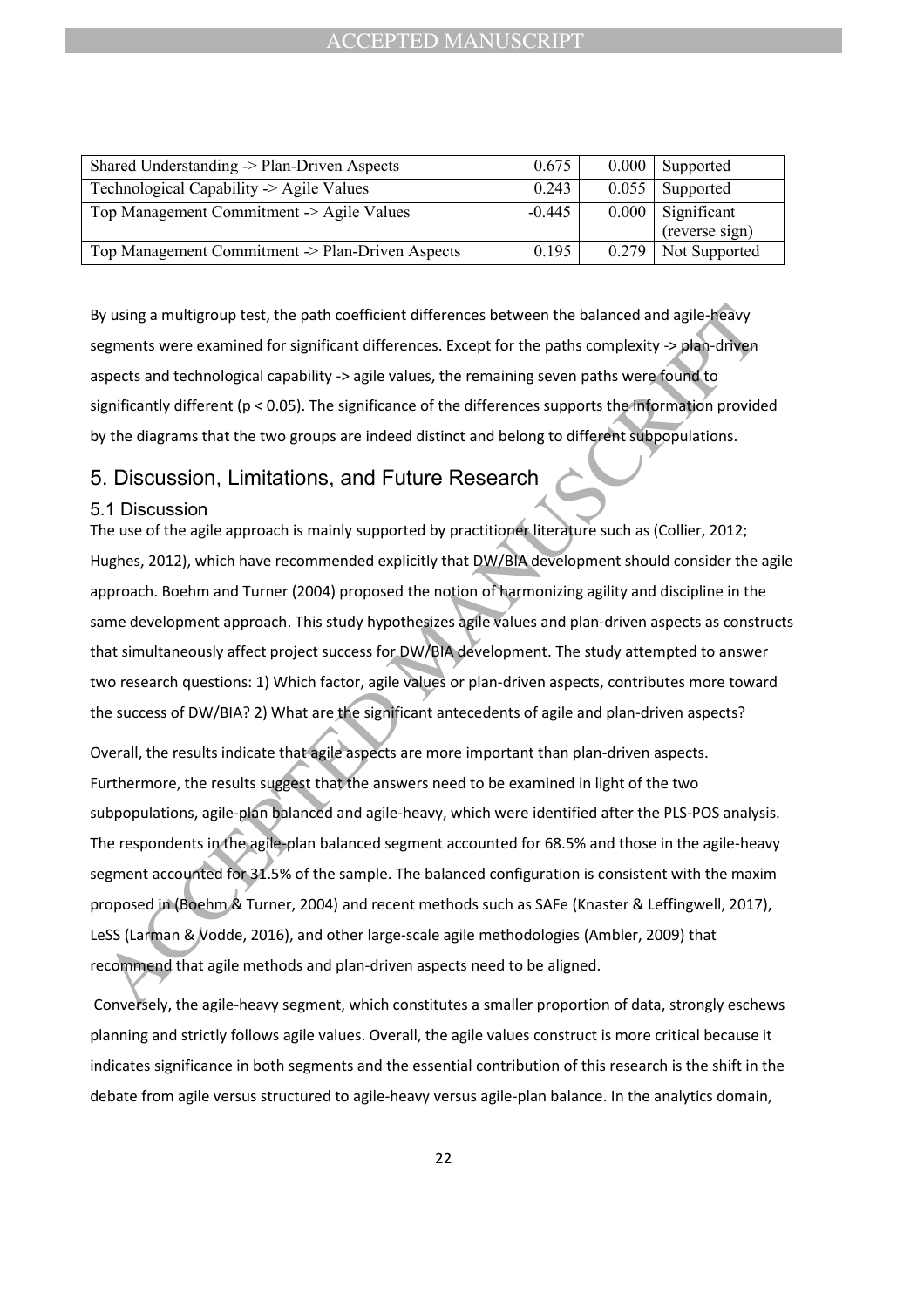the plan-only approach would be rare if not altogether absent.

The significance of antecedents for agile values and plan-driven aspects in DW/BIA is mainly dependent on the segment. In the case of the balanced segment, top management commitment is the dominant antecedent. This finding makes sense because the senior management generally prioritizes planning, contracts, and controls; however, in this scenario, the senior management concomitantly emphasizes agile values, which tacitly represent an innovative and iterative manner of working. The top management is not only using the DW/BIA product for making decisions, but it seems to be involved in the development process. Thus, the top management in the DW/BIA domain does not depict the traditional command and control manner of support. Practitioners may especially note that top management has an enormous role in the balanced scenario. Top management leadership and commitment is especially important for issues such as acceptance and implementation of analytics recommendations (Davenport & Harris, 2017).

In the agile-heavy segment, top management commitment is not related to plan-driven aspects and is negatively associated with agile values. It is understandable that top management commitment is not a principle in the Agile Manifesto and may not be an essential factor for a purely agile development; nevertheless, the negative relationship suggests a different organizational culture that is wary of top management. This negative relationship needs further investigation in the future research using a corporate culture lens.

glie values, which tacitly represent an innovative and lerative manner of working. The top<br>anagement is not only using the DW/BIA product for making decisions, but it seems 16 bg involved in<br>edevelopment process. Thus, the In the agile-heavy segment, shared understanding has a substantial effect on agile values. The strong emphasis on individuals and interactions, self-organization, customer feedback, face-to-face meetings, and tacit knowledge underscore the need for communication. Shared understanding is also considered important for plan-driven aspects, but this effect does not translate to project success because, for the agile-heavy segment, the construct plan-driven aspects has a negative relationship with project success. Shared understanding is not found to be an important antecedent for the balanced segment. One can conjecture that shared understanding is a proxy for self-organization, which is absent in the balanced segment because the top management may be an essential driver. Thus, we have two contrasting styles of development. The agile-heavy approach relies solely on agile values and employs shared understanding as a guiding vehicle while eschewing both planning and top management involvement. Conversely, the agile-plan balanced approach harmonizes agile values and plan and is driven by strong top management involvement and direction and less need for instituting processes that facilitate shared understanding.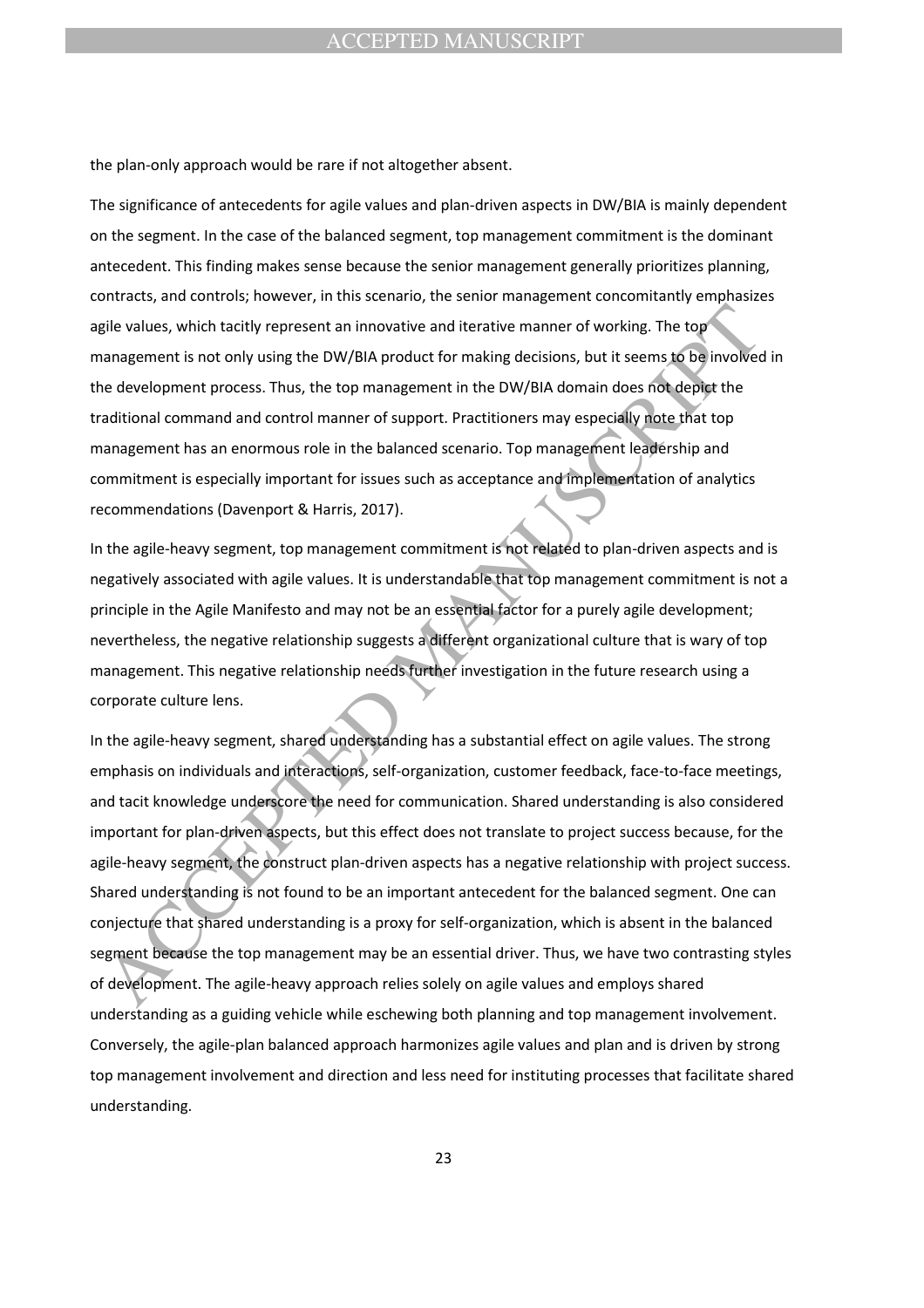One would think as complexity increases, the need for plan-driven aspects increases; however, complexity has almost a zero effect on plan-driven aspects in both balanced and agile-heavy segments. In the agile-heavy segment, complexity does have a moderate, significant effect on agile values. It is possible that the volatility of requirements may be the primary factor that causes complexity. Overall, complexity seems to be manageable. The availability of a plethora of technologies on scalable platforms especially on the cloud may be mitigating the effect of complexity. Furthermore, machine learning is augmenting human judgment to cope with complexity. As an example, Davenport and Harris (2017) describe a case on propensity modeling in which a company went from handling 150 models to 5000 models in three years through sustained improvement.

specially on the cloud may be mitigating the effect of complexity. Furthermore, machine learning is<br>gymenting human judgment to cope with complexity. As an example, Davenport and Bergis (2017)<br>accessorbe a case on propensi The effect of technological capability and agile values was marginal but significant in both segments. Perhaps, technological capability seems to be keeping pace and harnessing the increased complexity. A review of the evolving DW/BIA market indicates that there is undoubtedly some complexity in product development. Davenport and Harris (2017) list four stages of analytics, plausibly each more iterative and less structured than the other. Analytics 1.0 lasted until about 2005 and was characterized by reporting and decision support. In a short period, three more stages have emerged. Analytics 2.0 brought in the era of big data and technologies like Hadoop and NoSQL. Analytics 3.0 combined the previous two phases and employed proprietary and open-source technologies to focus on products and services that brought increased value to customers such as in job assistance feature offered by LinkedIn. Analytics 4.0, the current stage, is characterized by machine learning, which augments human knowledge with autonomous model evaluation and learning by machines to provide products and services to customers. Each generation subsumes the previous and then enhances some features. The move from structured to a more iterative approach in DW/BIA development may be explained by the rapid climb in analytics versions through business needs and technological advances that require and provide timely feedback. For example, the extension and refinement of models for better personalization necessitate an iterative and incremental delivery. The confirmation or refutation of the likely move from planning-oriented to balanced and agile-heavy modes is an area for future research.

The results from this study strongly support the use of agile values, which were used in the questionnaire to measure the underlying agile philosophy, but do not provide a clear indication of the use of specific agile methods. As shown in Table 4, the methodology choice is not dominated by specific agile methods. The three agile methods – Scrum, Kanban, and Scaled Agile – account for 17.7% whereas company specific methods constitute 40.4% and hybrid methods represent 14.9% (which may include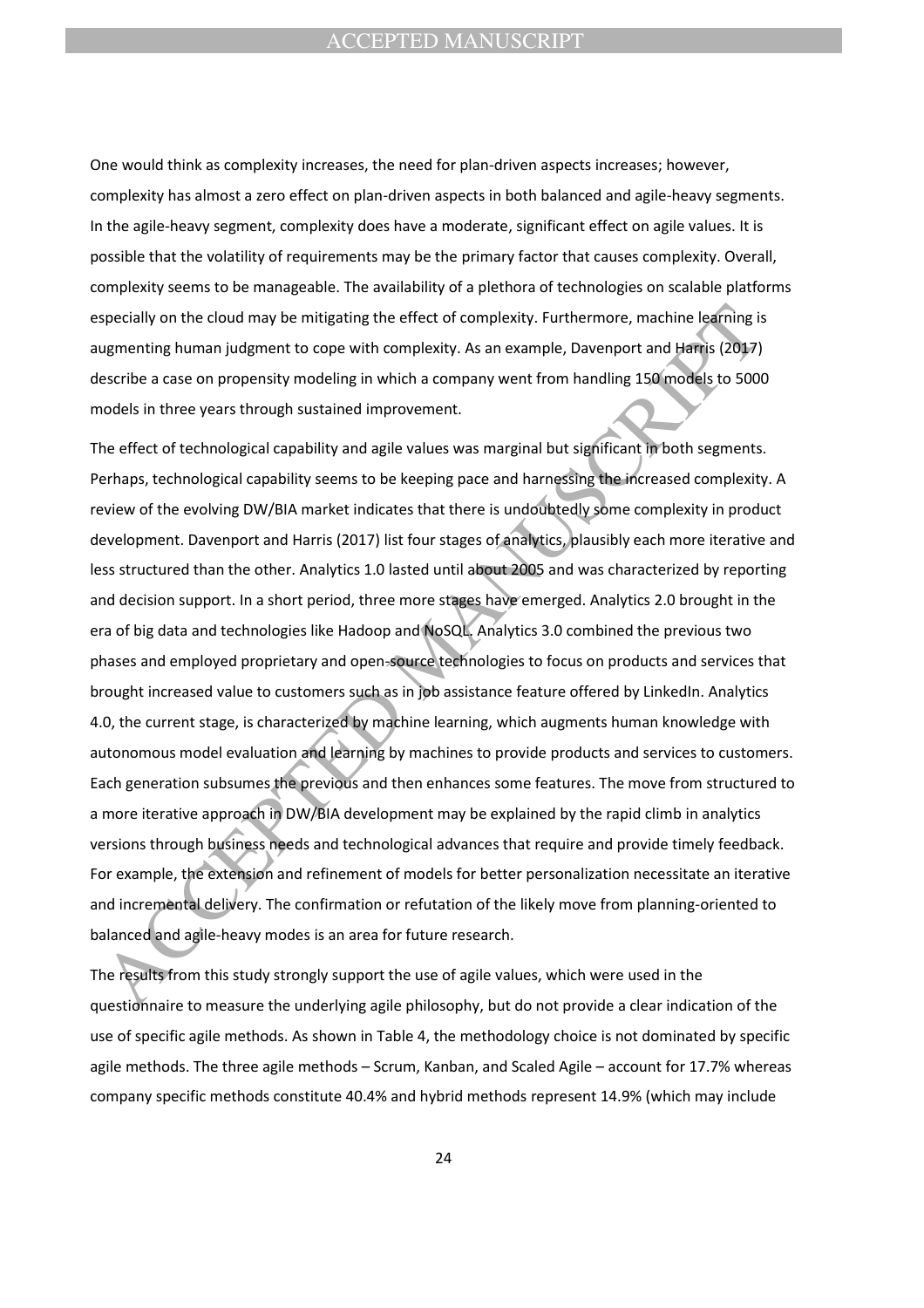agile hybrid methods). DW/BIA development is somewhat different from the conventional software development, which is dominated by coding. As may be noted from Table 5, developers constituted only 7% in the study whereas analysts constituted 27.2% of the respondents.

It is possible that at least in the DW/BIA arena, it is not about a specific methodology such as Scrum or Kanban, but more about the values underlying the methodology (Dikert et al., 2016). There may be an appeal to values such as customer collaboration, incremental development, responding to changes, and concern for individuals and interactions in a domain characterized by rapid changes and a quest for business value. It might just be that we have reached an era when such values are ingrained. Instead of analysts, managers, developers, and other participants using named agile methods, they have assimilated agile values into their development culture, whether agile-heavy or balanced. Perhaps, the methods are customized according to the context, but there is an underlying commitment to agile values and practices (Hoda, Kruchten, Noble, & Marshall, 2010; Murphy et al., 2013). The agile analytics book by Collier (2012) provides a list of agile methodologies but does not discuss any methodology in detail; instead, it lists "tenets of agility." The comprehensive textbook by Sharda et al. (2016) does not address the use of named agile or the structured development methods.

ppeal to values such as customer collaboration, incremental development, responding to changes, an<br>oncern for individuals and interactions in a domain characterized by rapid changes and a quest for<br>usiness value. It might Contemporary development methods in DW/BIA seem to be compatible with agile values such as iterative development, responding to changes, focusing on the customer, and emphasizing individuals and interactions. Siegel (2016) discusses many case studies on predictive analytics involving iterative improvement, from Netflix's 2008 competition to improve the prediction of customer ratings to the IBM Watson's duel with the best contestants on the Jeopardy show. Davenport and Harris (2017) provide a similar sense of achieving incremental gains through model enhancement and offer some illustrative cases that include DW/BIA development at data-driven companies such as UPS, Google, Amazon, Progressive, LinkedIn, and Caesars. In each case study, there is a sense of iterative development that is explicitly or implicitly focused on customer value through punctuated or continual improvement. In a qualitative study (Batra, 2017), only one of the five companies was using a named agile method, but all respondents agreed that the agile way of working is compatible with DW/BIA. Contemporary DW/BIA development is not only consistent with but is dominated by agile values. However, the mismatch between the emphasis on agile values and the use of named agile methods deserves more investigation and is a topic for future research.

25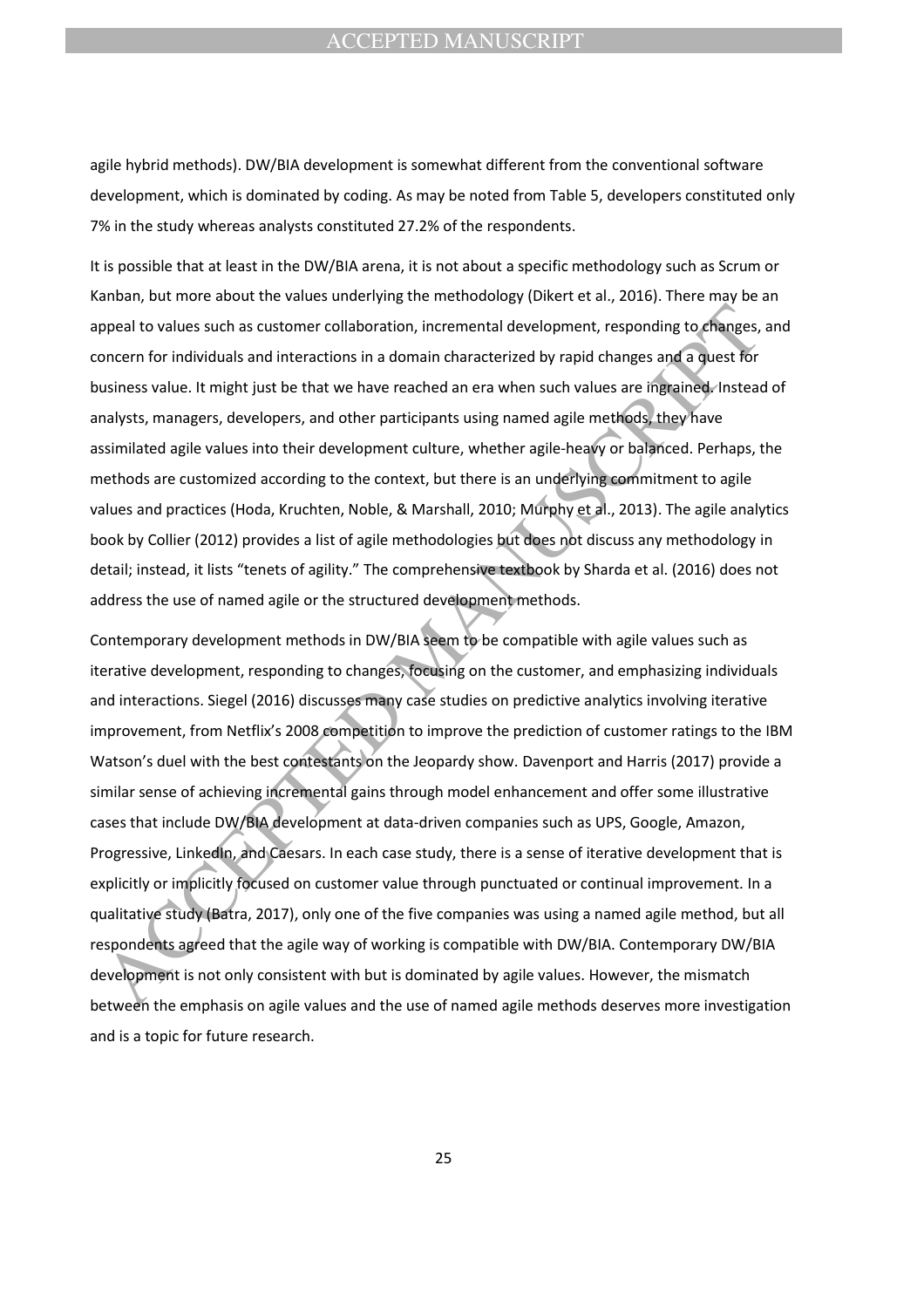#### 5.2 Limitations and Future Research

The study has some limitations, which point to future research avenues. The segmentation of the data into agile-plan balanced and agile-heavy is a strength of the research, but the effects of some antecedents are not entirely clear. For example, it is not clear why the impact of top management commitment on agile values is viewed quite negatively in the agile-heavy group, or why shared understanding has no role in the agile-plan balanced segment. The role of complexity is also somewhat unclear given that it has no part in the balanced segment but has some effect in the agile-heavy segment. These are issues for future research. The role of the current research should be viewed as exploratory especially because the analysis had to use PLS-POS to uncover heterogeneous subpopulations. In a prospective study, this distinction could be made deliberately so that a multigroup analysis can be conducted directly rather than in a post-hoc manner.

mmittment on agile values is viewed quite negatively in the agile-heavy group, or why shared<br>andestanding has no ore in the agile-pan balanced segment. The role of complexity is also comewha<br>nodes given that it has no part Overall, agile values are preferred over plan-driven aspects, but the definitive reasoning behind this finding is lacking. There is a possibility that respondents may have an attitude of favoring anything agile in the survey since it is widely perceived as contemporary and successful. In the study, there was no direct indication that the choices were part of the Agile Manifesto although some respondents might have recognized the items anyway. Because the study did not delve into more detail on the method used, the nature of company-specific and hybrid methods is unknown. Future research can try to understand the disconnection between the preference for agile values and the lack of adoption of specific, named agile methods. Furthermore, the nature of company-specific methods needs to be understood.

The research employed the PLS-SEM approach for data analysis but did not consider some alternative methods because of the lack of widely available software. A robustness testing of an artificial neural network (ANN)-based SEM technique indicates that it shows similar results as compared with both covariance (LISREL and EQS) and component-based (PLS) SEM techniques (Hsu et al., 2006); additionally, ANN-SEM can address non-linear relations between variables. A Bayesian neural network approach (Buckler & Hennig-Thurau, 2008) can be even more effective because it enables researchers to identify hidden structures within their models, unstipulated model paths, and nonlinear relations among model variables. Bayesian networks are popular for evidence-based decision-making in software engineering (Dejaeger, Verbraken, & Baesens, 2013; Misirli & Bener, 2014). However, Bayesian networks do not understand causes and effects because by design, in a Bayesian network, information flows in both directions (Pearl & Mackenzie, 2018). Commercial availability of advanced approaches that can handle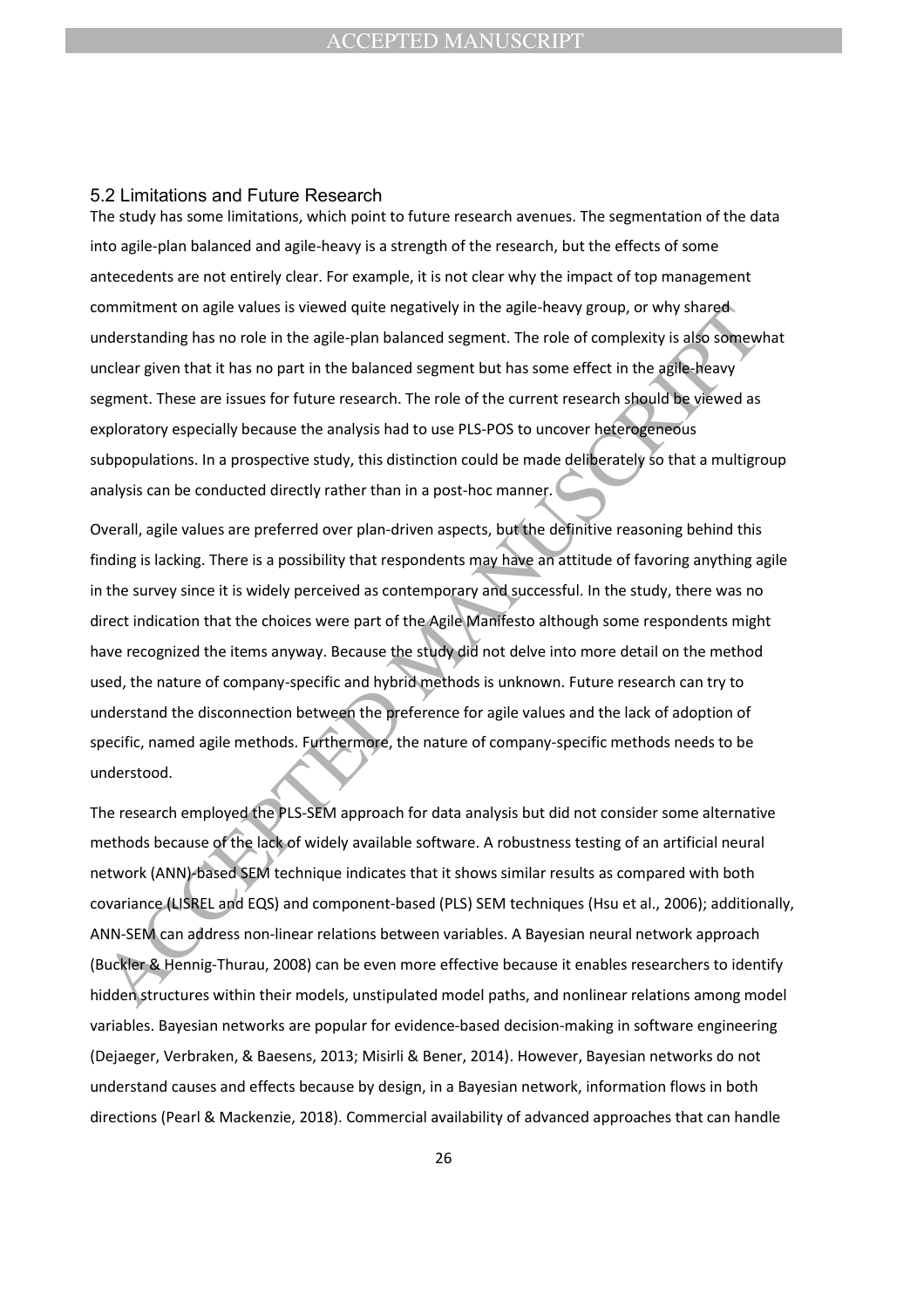both the measurement and structural models of latent variables can improve the theoretical framework and validation of DW/BIA development. Finally, the results need to be validated by using qualitative methods such as case studies in the real world environment.

# 6. Conclusion

The constraints are constrained to the success of DW/BIA? 2) What are the significant antecedents of agile value<br>ontributes more toward the success of DW/BIA? 2) What are the significant antecedents of agile value<br>agenerat The study investigated two research questions. 1) Which factor, agile values or plan-driven aspects, contributes more toward the success of DW/BIA? 2) What are the significant antecedents of agile values and plan-driven aspects? The results are not entirely straightforward because data analysis revealed two segments – agile-plan balanced and agile-heavy – with significantly distinct characteristics. Agile values are prominent in both approaches. In a way, the segments represent two separate organizational cultures as much as different development approaches. The balanced approach has top management commitment whereas the agile-heavy approach has shared understanding as the vital antecedent. The technological capability has a limited but significant effect on agile values. Complexity affects agile values but only in the agile-heavy case.

The reader should take special note on the process of emergence of agile-plan balanced and agile-heavy segments from unobserved heterogeneity. In future research, it may be apt to include a question that explicitly identifies the style of the development method. By using a separate measure of balanced versus agile-heavy style, the research can conduct a multigroup analysis based on observed heterogeneity, which would confirm the existence of the two groups. Furthermore, the research could consider questions on the organizational culture.

The current quantitative study was built upon a qualitative study. Some of the issues that have arisen from this study can be addressed by conducting multiple case studies whereas other matters may be better answered by further quantitative studies. However, the current study does provide a definite finding of the shifting of debate from agile versus structured to agile-plan balanced versus agile-heavy approaches.

27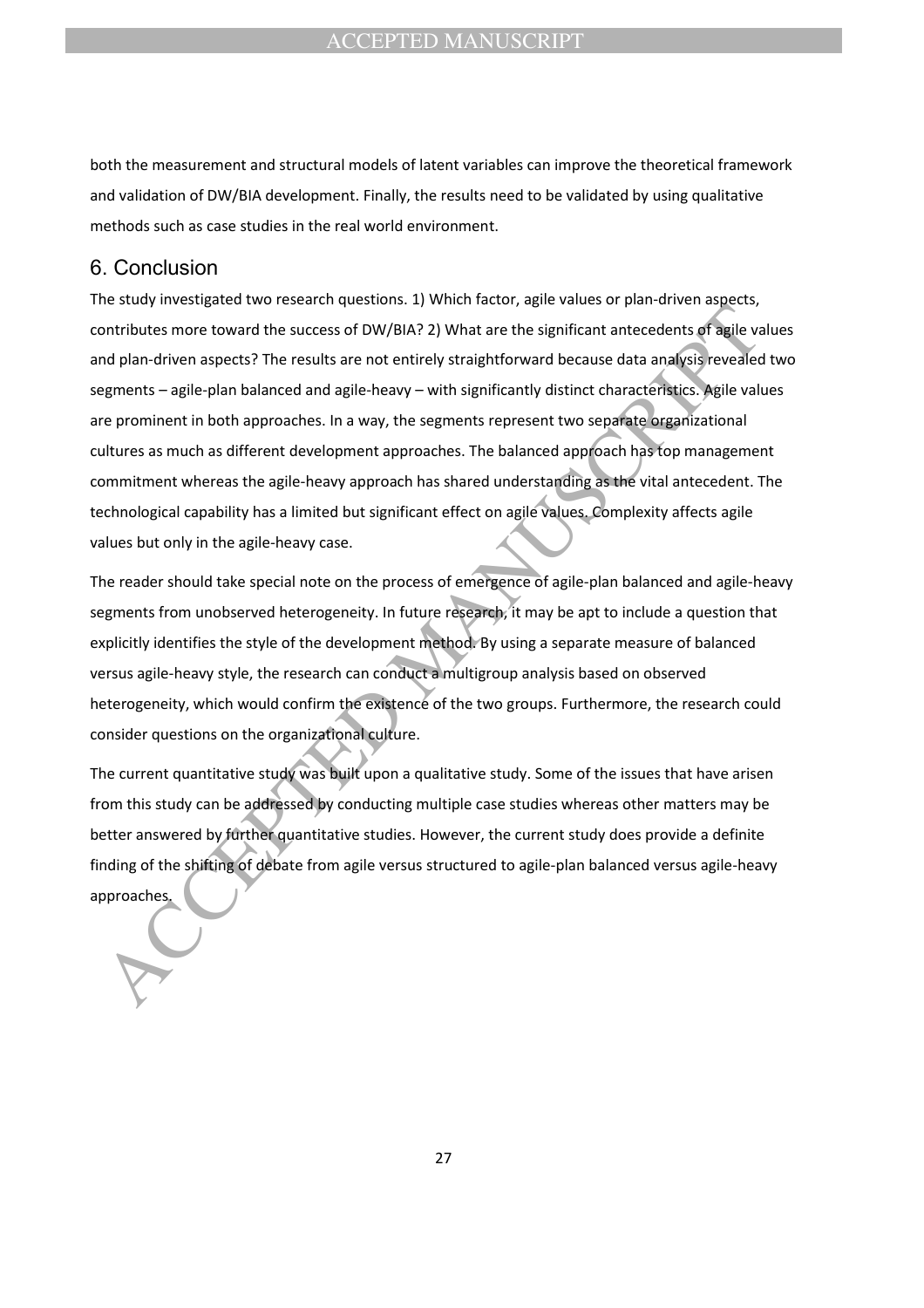## References

- Abbasi, A., Sarker, S., & Chiang, R. (2016). Big Data Research in Information Systems: Toward an Inclusive Research Agenda. *Journal of the Association for Information Systems, 17*(2), i-xxxii.
- Ambler, S. W. (2009). The agile scaling model (ASM): adapting agile methods for complex environments. *Environments*.
- Ariyachandra, T., & Watson, H. (2010). Key organizational factors in data warehouse architecture selection. *Decision Support Systems, 49*(2), 200-212. doi:10.1016/j.dss.2010.02.006
- Avison, D. E., & Fitzgerald, G. (2003). Where now for development methodologies? *Communications of the ACM, 46*(1), 78-82.
- Batra, D. (2017). Adapting Agile Practices for Data Warehousing, Business Intelligence, and Analytics. *Journal of Database Management, 28*(4), 1-23.
- Batra, D., VanderMeer, D., & Dutta, K. (2011). Extending agile principles to larger, dynamic software projects: a theoretical assessment. *Journal of Database Management (JDM), 22*(4), 73-92.
- Batra, D., Xia, W., & Rathor, S. (2016). Agility Facilitators for Contemporary Software Development. *Journal of Database Management (JDM), 27*(1), 1-28.
- Becker, J.-M., Rai, A., Ringle, C. M., & Völckner, F. (2013). Discovering unobserved heterogeneity in structural equation models to avert validity threats. *MIS Quarterly, 37*(3), 665-694.
- Boehm, B. W. (1991). Software risk management: principles and practices. *IEEE Software, 8*(1), 32-41.
- Boehm, B. W., & Turner, R. (2004). *Balancing agility and discipline: A guide for the perplexed*. Boston, MA: Addison-Wesley.
- Buckler, F., & Hennig-Thurau, T. (2008). Identifying hidden structures in marketing's structural models through universal structure modeling. *Marketing JRM, 30*(2), 47-66.
- Cassel, C., Hackl, P., & Westlund, A. H. (1999). Robustness of partial least-squares method for estimating latent variable quality structures. *Journal of applied statistics, 26*(4), 435-446.
- Chen, H., Chiang, R., & Storey, V. C. (2012). Business Intelligence and Analytics: From Big Data to Big Impact. *MIS Quarterly, 36*(4), 1165-1188.
- Chow, T., & Cao, D.-B. (2008). A survey study of critical success factors in agile software projects. *Journal of Systems and Software, 81*(6), 961-971.
- Cockburn, A., & Highsmith, J. (2001). Agile software development, the people factor. *Computer, 34*(11), 131-133.
- Cohen, J. (1992). A power primer. *Psychological Bulletin, 112*(1), 155.
- Collier, K. (2012). *Agile analytics: A value-driven approach to business intelligence and data warehousing*. Upper Saddle River, NJ: Addison-Wesley.
- Conboy, K., & Morgan, L. (2011). Beyond the customer: Opening the agile systems development process. *Information and Software Technology, 53*(5), 535-542.
- rivachandra, T., & Watston, H. (2010). Hey organizational factors in data warehouse architecture.<br>
vision, D. C. & Fitzgerald, G. (2003). Where now for development methodologies? Comminications o. D., & Fitzgerald, G. (200 Coughlan, J., Lycett, M., & Macredie, R. D. (2003). Communication issues in requirements elicitation: a content analysis of stakeholder experiences. *Information and Software Technology, 45*(8), 525- 537.
- Daneva, M., van der Veen, E., Amrit, C., Ghaisas, S., Sikkel, K., Kumar, R., . . . Wieringa, R. (2013). Agile requirements prioritization in large-scale outsourced system projects: An empirical study. *Journal of Systems and Software, 86*(5), 1333-1353.
- Davenport, T., & Harris, J. (2017). *Competing on Analytics: The New Science of Winning*: Harvard Business Press.
- Dejaeger, K., Verbraken, T., & Baesens, B. (2013). Toward comprehensible software fault prediction models using bayesian network classifiers. *IEEE Transactions on Software Engineering, 39*(2), 237-257.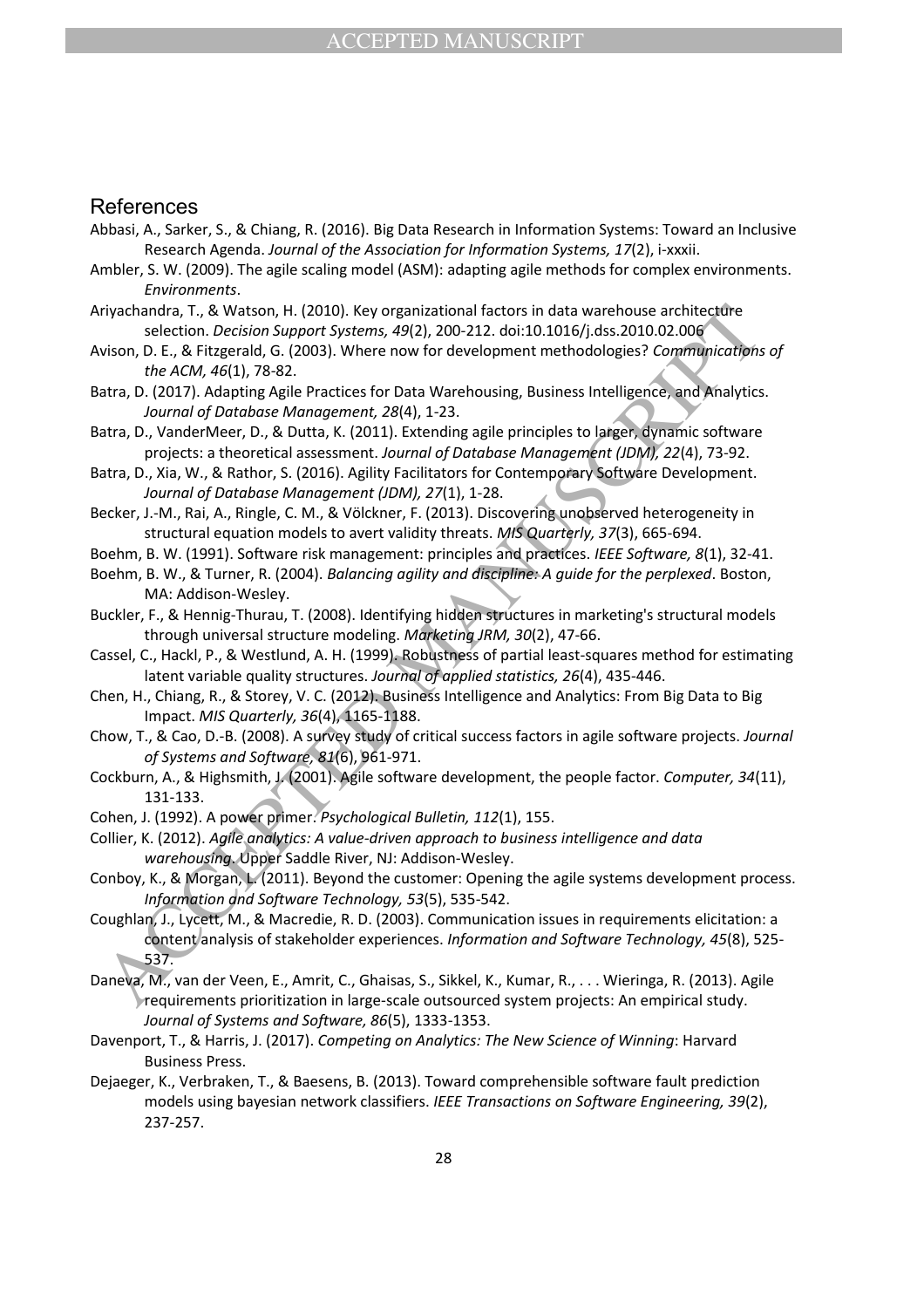- Diamantopoulos, A., & Siguaw, J. A. (2000). *Introducing LISREL: A guide for the uninitiated*. London, UK: SAGE.
- Dikert, K., Paasivaara, M., & Lassenius, C. (2016). Challenges and success factors for large-scale agile transformations: A systematic literature review. *Journal of Systems and Software, 119*, 87-108.
- Dingsoyr, T., Nerur, S., Balijepally, V., & Moe, N. B. (2012). A decade of agile methodologies: Towards explaining agile software development. *Journal of Systems and Software, 85*(6), 1213-1221. doi:DOI 10.1016/j.jss.2012.02.033
- Dyba, T., & Dingsoyr, T. (2008). Empirical studies of agile software development: A systematic review. *Information and Software Technology, 50*(9-10), 833-859.
- Fowler, M., & Highsmith, J. A. (2001). The agile manifesto. *Software Development, 9*(8), 28-35.
- Gefen, D., Straub, D., & Boudreau, M.-C. (2000). Structural equation modeling and regression: Guidelines for research practice. *Communications of the Association for Information Systems, 4*(1), 7.
- Hair, J. F., Hult, G. T. M., Ringle, C., & Sarstedt, M. (2016). *A primer on partial least squares structural equation modeling (PLS-SEM)*. Thousand Oaks, CA: Sage Publications.
- Hair, J. F., Ringle, C. M., & Sarstedt, M. (2011). PLS-SEM: Indeed a silver bullet. *Journal of Marketing theory and Practice, 19*(2), 139-152.
- Hair, J. F., Sarstedt, M., Ringle, C. M., & Mena, J. A. (2012). An assessment of the use of partial least squares structural equation modeling in marketing research. *Journal of the Academy of Marketing Science, 40*(3), 414-433.
- Heck, P., & Zaidman, A. (2016). A systematic literature review on quality criteria for agile requirements specifications. *Software Quality Journal*, 1-34.
- Henseler, J., Dijkstra, T. K., Sarstedt, M., Ringle, C. M., Diamantopoulos, A., Straub, D. W., . . . Calantone, R. J. (2014). Common beliefs and reality about PLS: Comments on Rönkkö and Evermann (2013). *Organizational Research Methods, 17*(2), 182-209.
- Henseler, J., Ringle, C. M., & Sarstedt, M. (2015). A new criterion for assessing discriminant validity in variance-based structural equation modeling. *Journal of the Academy of Marketing Science, 43*(1), 115-135.
- Hoda, R., Kruchten, P., Noble, J., & Marshall, S. (2010). Agility in context. *ACM Sigplan Notices, 45*(10), 74-88.
- Hsu, S.-H., Chen, W.-h., & Hsieh, M.-j. (2006). Robustness testing of PLS, LISREL, EQS and ANN-based SEM for measuring customer satisfaction. *Total Quality Management & Business Excellence, 17*(3), 355-372.
- Hughes, R. (2008). *Agile Data Warehousing: Delivering world-class business intelligence systems using Scrum and XP*. New York: IUniverse.
- Hughes, R. (2012). *Agile data warehousing project management: business intelligence systems using Scrum*. Waltham, MA: Morgan Kaufmann.
- Huisman, M., & Iivari, J. (2002). The individual deployment of systems development methodologies. In *CAISE* (pp. 134-150). Berlin: Springer-Verlag.
- (bas. T., & Dingsoyr, T. (2008). Empirical studies of agile software rechange software rechange software rechange software. May temperate the element of the ASC element of the ASC element of the ASC element of the ASC ele Hummel, M., Rosenkranz, C., & Holten, R. (2013). The Role of Communication in Agile Systems Development An Analysis of the State of the Art. *Business & Information Systems Engineering, 5*(5), 338-350.
- Humphrey, W. S. (1995). *A discipline for software engineering*: Addison-Wesley Longman Publishing Co., Inc.
- Hwang, B.-G., & Ng, W. J. (2013). Project management knowledge and skills for green construction: Overcoming challenges. *International Journal of Project Management, 31*(2), 272-284.
- Kan, S. H. (2002). *Metrics and models in software quality engineering*: Addison-Wesley Longman Publishing Co., Inc.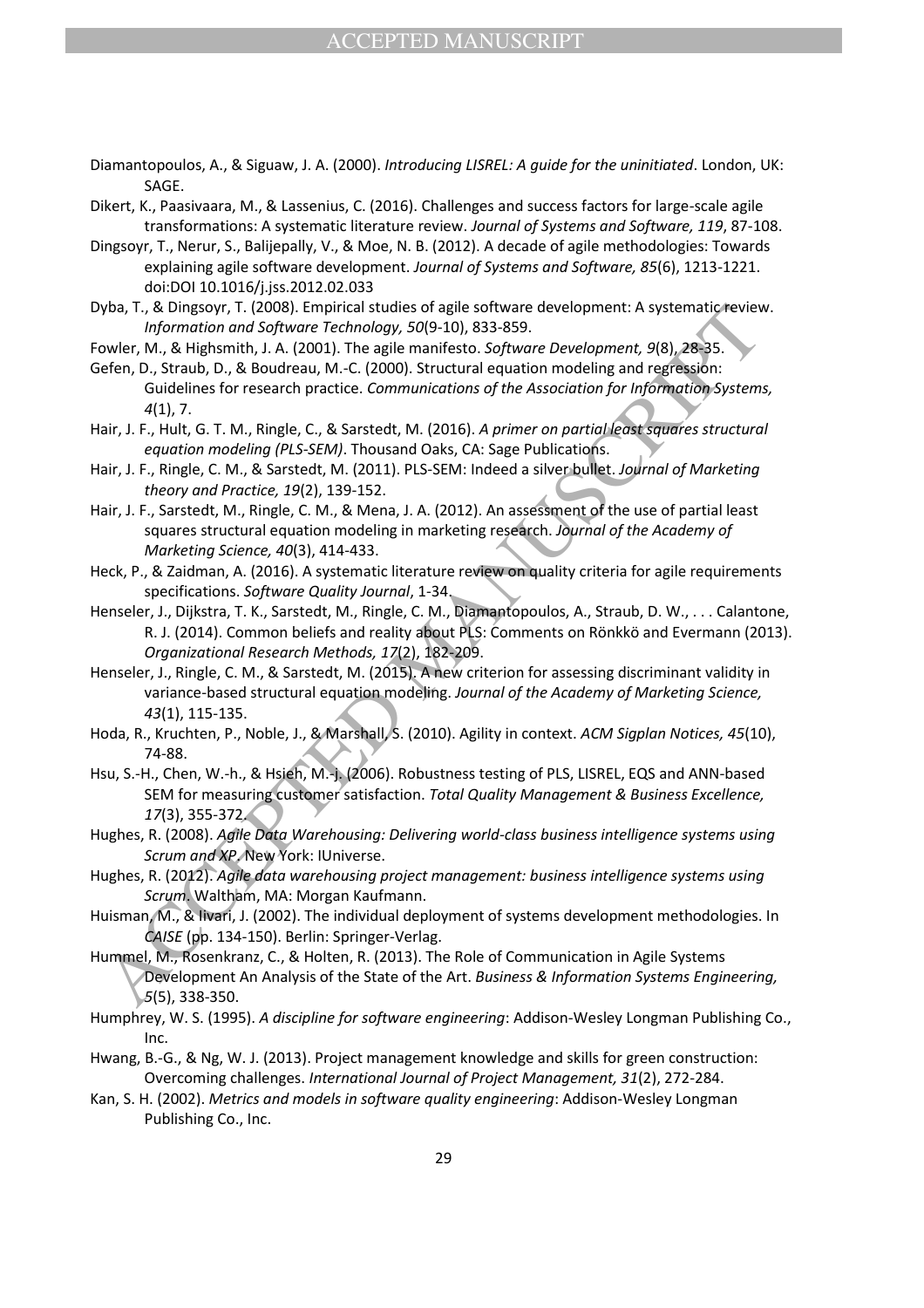- Karhatsu, H., Ikonen, M., Kettunen, P., Fagerholm, F., & Abrahamsson, P. (2010). *Building blocks for selforganizing software development teams a framework model and empirical pilot study*. Paper presented at the 2nd International Conference on Software Technology and Engineering (ICSTE) San Juan, Puerto Rico, USA.
- Knaster, R., & Leffingwell, D. (2017). *SAFe 4.0 Distilled: Applying the Scaled Agile Framework for Lean Software and Systems Engineering*. Boston, MA: Addison-Wesley Professional.
- Kruchten, P. (2000). *The Rational Unified Process: An Introduction* (2nd ed.). Reading, MA: Addison-Wesley Professional.
- Larman, C., & Vodde, B. (2016). *Large-scale scrum: More with LeSS*. Indianapolis, IN: Addison-Wesley Professional.
- Lowry, P. B., & Gaskin, J. (2014). Partial least squares (PLS) structural equation modeling (SEM) for building and testing behavioral causal theory: When to choose it and how to use it. *IEEE Transactions on Professional Communication, 57*(2), 123-146.
- Mao, J.-Y., Lee, J.-N., & Deng, C.-P. (2008). Vendors' perspectives on trust and control in offshore information systems outsourcing. *Information & Management, 45*(7), 482-492.
- Maxwell, K. D., & Forselius, P. (2000). Benchmarking software development productivity. *IEEE Software, 17*(1), 80-88.
- McLeod, L., Doolin, B., & MacDonell, S. G. (2012). A perspective‐based understanding of project success. *Project Management Journal, 43*(5), 68-86.
- McLeod, L., & MacDonell, S. G. (2011). Factors that affect software systems development project outcomes: A survey of research. *ACM Computing Surveys, 43*(4), 1-56.
- Mishra, D., Mishra, A., & Ostrovska, S. (2012). Impact of physical ambiance on communication, collaboration and coordination in agile software development: An empirical evaluation. *Information and Software Technology, 54*(10), 1067-1078.
- Misirli, A. T., & Bener, A. B. (2014). Bayesian networks for evidence-based decision-making in software engineering. *IEEE Transactions on Software Engineering, 40*(6), 533-554.
- Misra, S. C., Kumar, V., & Kumar, U. (2009). Identifying some important success factors in adopting agile software development practices. *Journal of Systems and Software, 82*(11), 1869-1890.
- Wesley Protessional.<br>
2013). Lorge-scale scrum: More with LeSS. Indianapolis, IN: AddisgreWesley<br>
Professional.<br>
Professional. (2014). Partial least squares (PLS) structural equation modeling (SEM) for<br>
butiling and esting Moe, N. B., Aurum, A., & Dyba, T. (2012). Challenges of shared decision-making: A multiple case study of agile software development. *Information and Software Technology, 54*(8), 853-865. doi:DOI 10.1016/j.infsof.2011.11.006
- Munns, A., & Bjeirmi, B. F. (1996). The role of project management in achieving project success. *International Journal of Project Management, 14*(2), 81-87.
- Murphy, B., Bird, C., Zimmermann, T., Williams, L., Nagappan, N., & Begel, A. (2013). *Have agile techniques been the silver bullet for software development at Microsoft?* Paper presented at the 2013 ACM/IEEE International Symposium on Empirical Software Engineering and Measurement
- Nerur, S., Mahapatra, R., & Mangalaraj, G. (2005). Challenges of migrating to agile methodologies. *Communications of the ACM, 48*(5), 72-78.
- Papke-Shields, K. E., Beise, C., & Quan, J. (2010). Do project managers practice what they preach, and does it matter to project success? *International Journal of Project Management, 28*(7), 650-662.
- Pearl, J., & Mackenzie, D. (2018). *The Book of Why: The New Science of Cause and Effect*: Basic Books.
- Ramesh, B., Cao, L., & Baskerville, R. (2010). Agile requirements engineering practices and challenges: an empirical study. *Information Systems Journal, 20*(5), 449-480.
- Richter, N. F., Cepeda, G., Roldán, J. L., & Ringle, C. M. (2015). European management research using partial least squares structural equation modeling (PLS-SEM). *European Management Journal, 33*(1), 1-3.
- Ringle, C. M., Wende, S., & Becker, J.-M. (2015). SmartPLS 3. *Boenningstedt: SmartPLS GmbH*.
- Rönkkö, M., & Evermann, J. (2013). A critical examination of common beliefs about partial least squares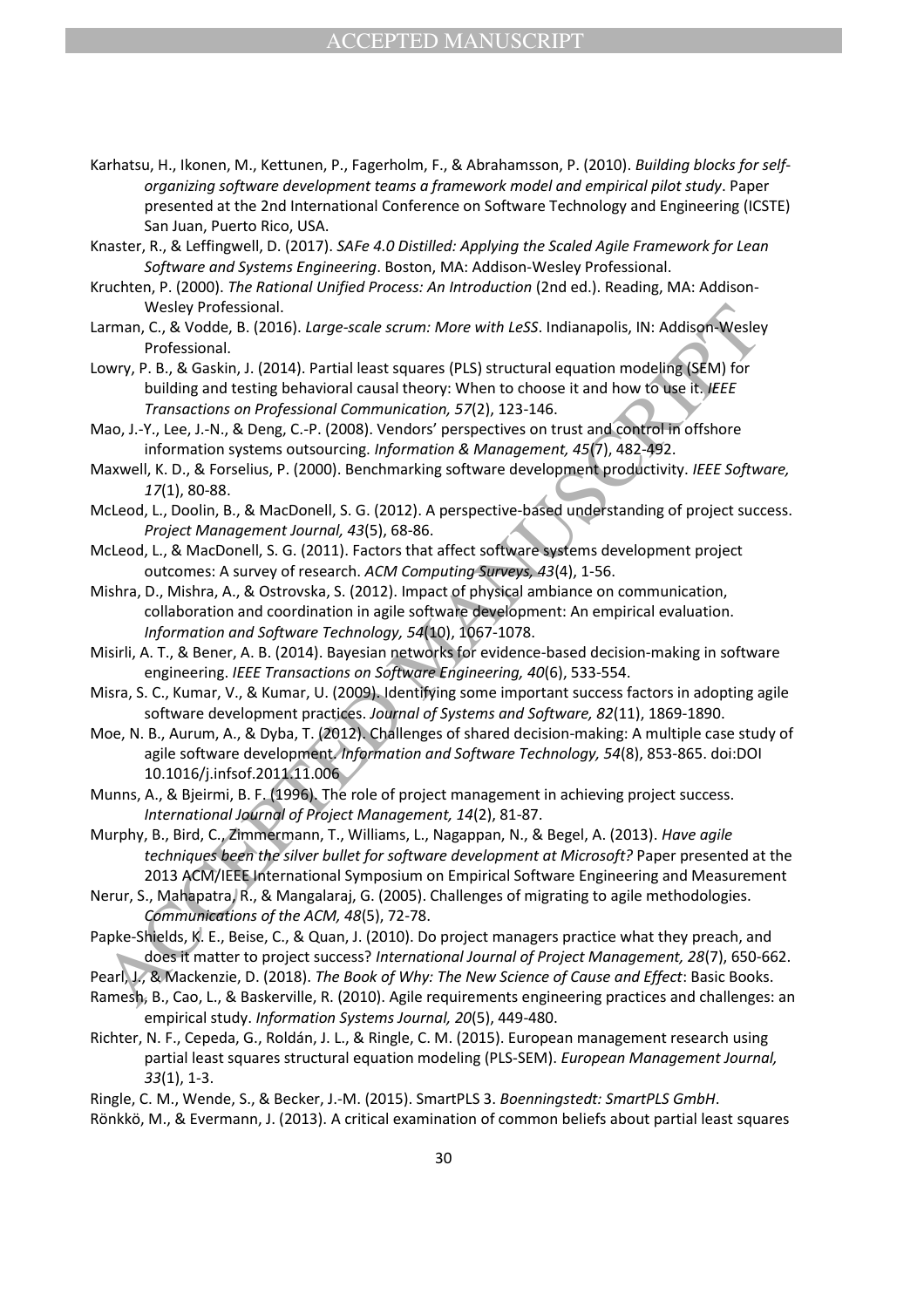path modeling. *Organizational Research Methods, 16*(3), 425-448.

- Rönkkö, M., Parkkila, K., & Ylitalo, J. (2012). *Use of Partial Least Squares as a Theory Testing Tool-an Analysis of Information Systems Papers.* Paper presented at the ECIS 2012 Conference.
- Rose, K. H. (2013). *A Guide to the Project Management Body of Knowledge (PMBOK® Guide)—Fifth Edition*. Newtown Square, PA: Project Management Institute.
- Ryan, S., & O'Connor, R. V. (2013). Acquiring and sharing tacit knowledge in software development teams: An empirical study. *Information and Software Technology, 55*(9), 1614-1624.
- Sabherwal, R. (1999). The role of trust in outsourced IS development projects. *Communications of the ACM, 42*(2), 80-86.
- Sarstedt, M., Becker, J.-M., Ringle, C. M., & Schwaiger, M. (2011). Uncovering and treating unobserved heterogeneity with FIMIX-PLS: which model selection criterion provides an appropriate number of segments? *Schmalenbach Business Review, 63*(1), 34-62.
- Sarstedt, M., Hair, J. F., Ringle, C. M., Thiele, K. O., & Gudergan, S. P. (2016). Estimation issues with PLS and CBSEM: Where the bias lies! *Journal of Business Research, 69*(10), 3998-4010.
- Sarstedt, M., & Ringle, C. M. (2010). Treating unobserved heterogeneity in PLS path modeling: a comparison of FIMIX-PLS with different data analysis strategies. *Journal of applied statistics, 37*(8), 1299-1318.
- Schwaber, K. (2004). *Agile project management with Scrum.* Redmond, WA: Microsoft Press.
- Schwaber, K. (2007). *The Enterprise and Scrum*: Microsoft Press.
- Senapathi, M., & Srinivasan, A. (2012). Understanding post-adoptive agile usage: An exploratory crosscase analysis. *Journal of Systems and Software, 85*(6), 1255-1268. doi:DOI 10.1016/j.jss.2012.02.025
- Sharda, R., Delen, D., & Turban, E. (2016). *Business Intelligence: A Managerial Approach*: Pearson Education.
- Siau, K., Long, Y., & Ling, M. (2010). Toward a unified model of information systems development success. *Journal of Database Management (JDM), 21*(1), 80-101.
- Siegel, E. (2016). *Predictive analytics: The power to predict who will click, buy, lie, or die*: John Wiley & Sons Incorporated.
- abherwal, (1999), The Trele of Irust in outsourced IS development projects. Communications of the<br>ACM, AC(2), 80-86.<br>
MA-CEP, J.-M, inlingle, C. M, & Schwaliger, M. (2011). Uncovering and treating involvements<br>
of segments Tan, T., Li, Q., Boehm, B., Yang, Y., He, M., & Moazeni, R. (2009, Oct 2009). *Productivity trends in incremental and iterative software development.* Paper presented at the Third International Symposium on Empirical Software Engineering and Measurement, Lake Buena Vista, FL.
- Turk, D., France, R., & Rumpe, B. (2005). Assumptions underlying agile software-development processes. *Journal of Database Management, 16*(4), 62-87.
- Van Waardenburg, G., & Van Vliet, H. (2013). When agile meets the enterprise. *Information and Software Technology, 55*(12), 2154-2171.
- VersionOne. (2016). 11th annual state of agile survey.
- Vijayasarathy, L., & Turk, D. (2008). Agile software development: A survey of early adopters. *Journal of Information Technology Management, 19*(2), 1-8.
- Vinzi, V. E., Trinchera, L., & Amato, S. (2010). PLS path modeling: from foundations to recent developments and open issues for model assessment and improvement. In *Handbook of partial least squares* (pp. 47-82): Springer.
- Vlietland, J., & van Vliet, H. (2015). Towards a governance framework for chains of Scrum teams. *Information and Software Technology, 57*, 52-65.
- Voorhees, C. M., Brady, M. K., Calantone, R., & Ramirez, E. (2016). Discriminant validity testing in marketing: an analysis, causes for concern, and proposed remedies. *Journal of the Academy of Marketing Science, 44*(1), 119-134.
- Wallace, L., & Keil, M. (2004). Software project risks and their effect on outcomes. *Communications of the ACM, 47*(4), 68-73.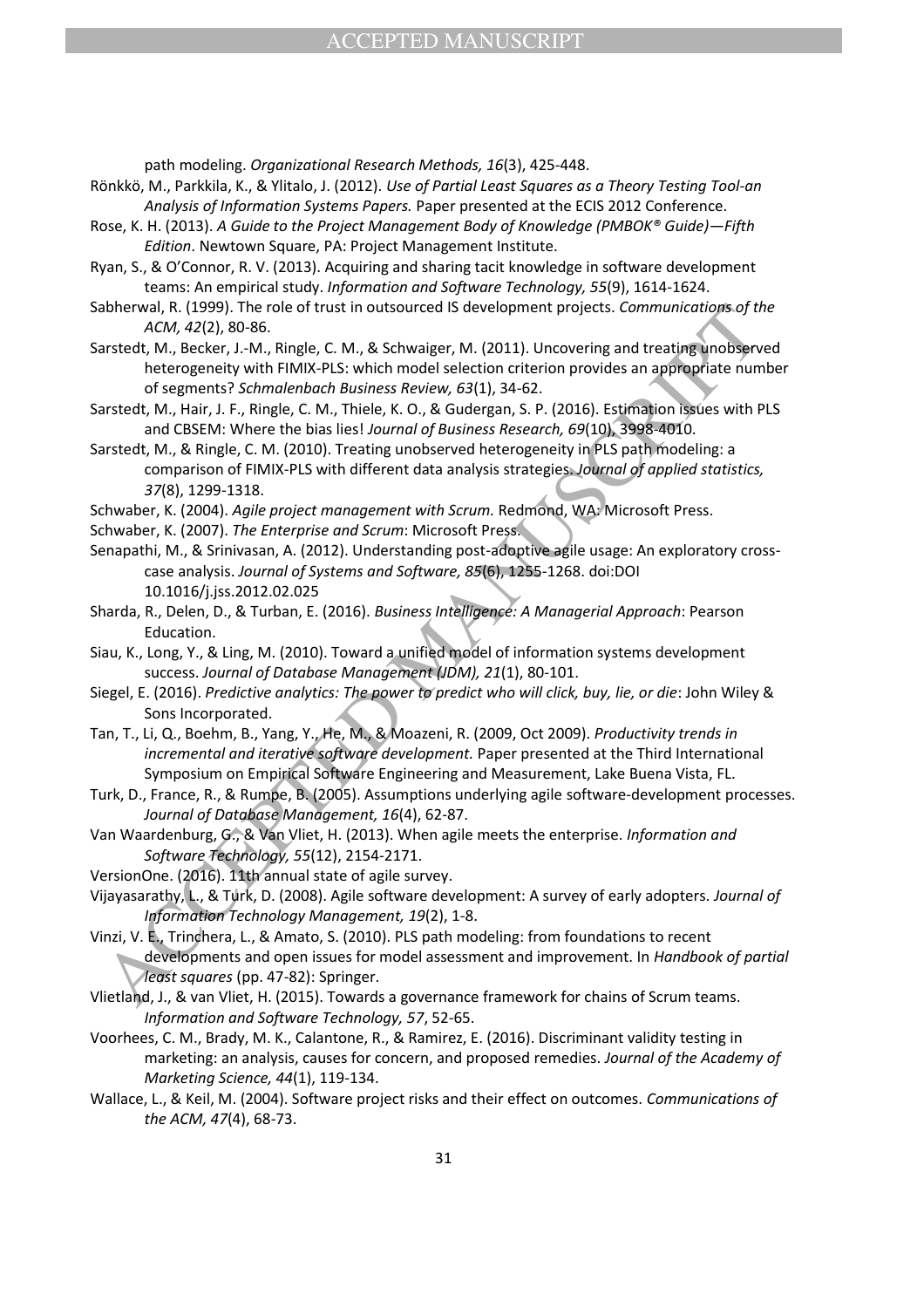Xia, W., & Lee, G. (2003). Complexity of information systems development projects: conceptualization and measurement development. *Journal of Management Information Systems, 22*(1), 45-83.

ACCEPTED MANUSCRIPT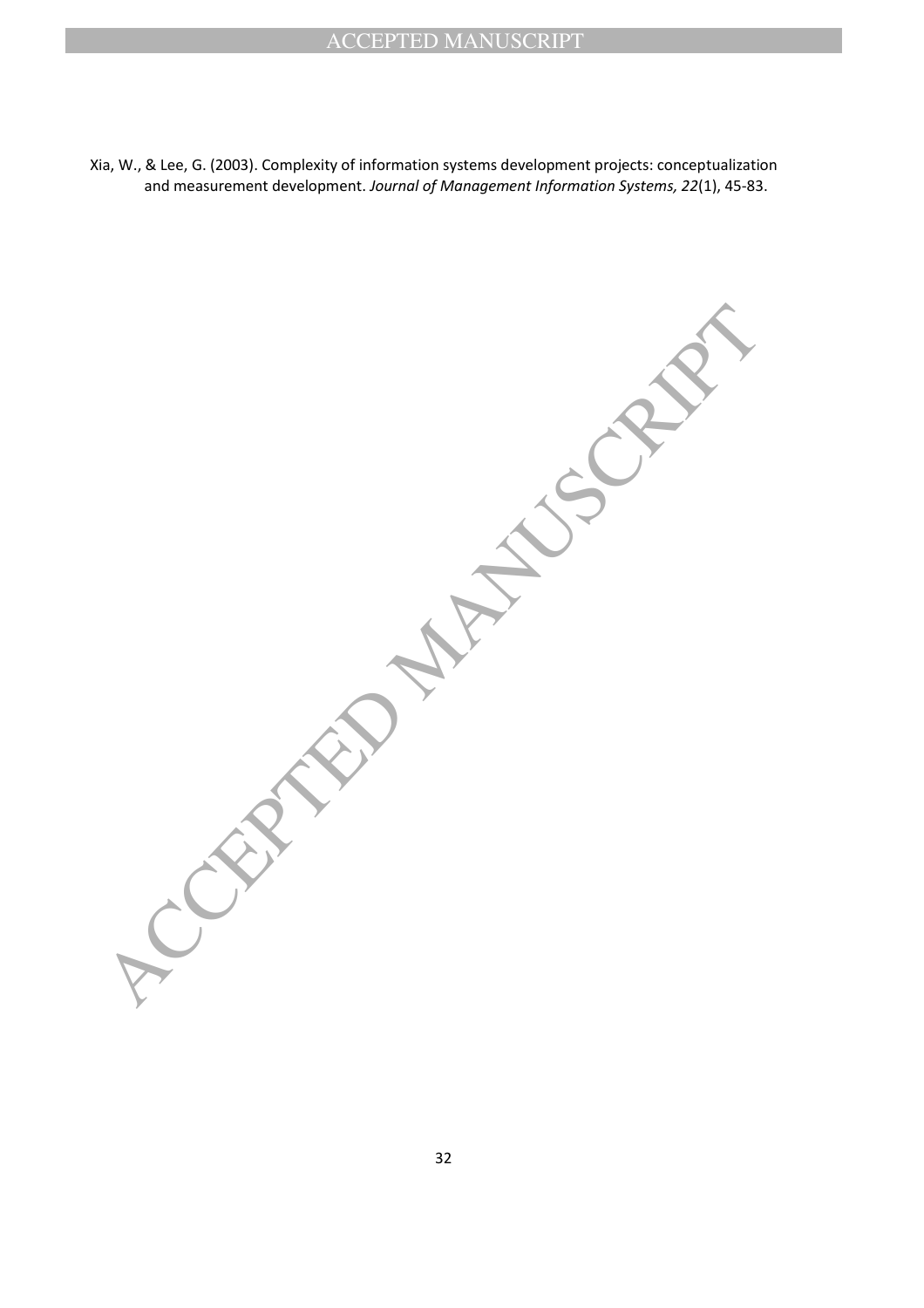# Appendix A

# Data Warehousing, BI, and Analytics (DW/BIA) Questionnaire

# Project Success

1. The project meets or is expected to meet the budgetary estimate.

2. The project meets or is expected to meet the schedule estimate.

3. The project meets or is expected to meet the customer requirements.

4. The project improves or is expected to improve decision-making.

5. The project meets or is expected to meet quality requirements.

# Agile values

1. We value individuals and interactions over processes and tools as an important aspect of DW/BIA development.

The project meets or is expected to meet the schedule estimate.<br>
The project meets or is expected to mere the customer requirements.<br>
The project meets or is expected to meprove decision-making.<br>
The project meets or is ex 2. We value working software over comprehensive documentation as an important aspect of DW/BIA development.

3. We value customer collaboration over contract negotiation as an important aspect of DW/BIA development.

4. We value responding to change over following a plan as an important aspect of DW/BIA development.

# Plan-Driven Aspects

- 1. The project has processes to manage scope creep.
- 2. The project has processes to manage customer expectations.
- 3. The project has processes to manage commitments such as contracts or promises.
- 4. The project has processes to manage controls on schedule, cost, and quality.
- 5. The project has processes to manage risk.

# Shared Understanding

1. For reaching a common understanding, IT and business members use dialogue to remove ambiguities.

2. For reaching a common understanding, IT and business members use dialogue to remove domain

knowledge gaps.

3. For reaching a common understanding, IT and business members participate in information sharing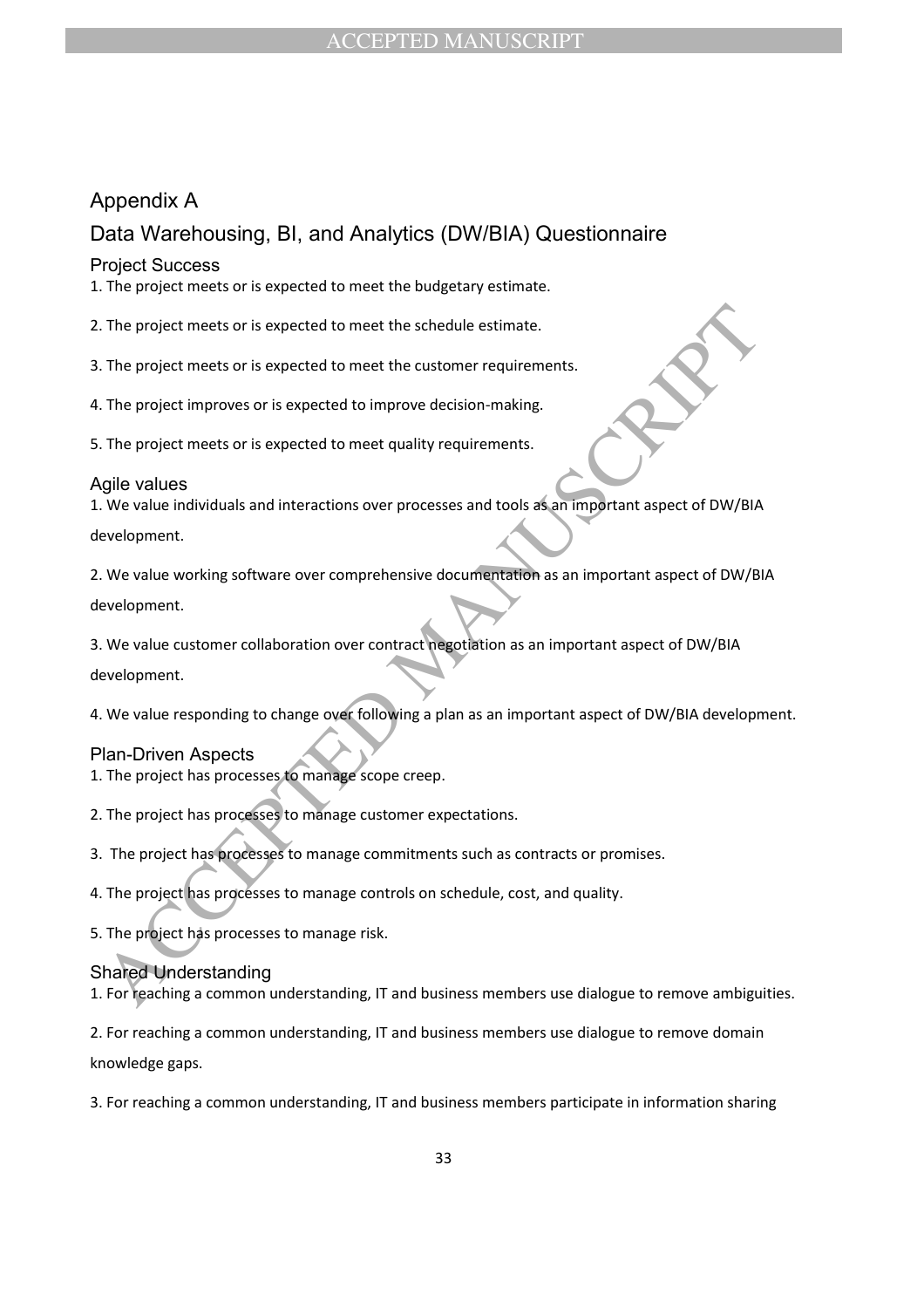sessions.

4. For reaching a common understanding, IT and business members use dialogue to understand the other party's perspective.

## Top Management Commitment

1. For the successful completion of the project, the top management provides the leadership.

2. For the successful completion of the project, the top management provides the governance structure.

3. For the successful completion of the project, the top management is willing to invest a great deal of

effort beyond that is normally expected.

4. For the successful completion of the project, the top management is committed.

## Technological Capability

1. The development team has the ability to employ technological tools to deliver solutions that meet the business requirements.

2. The development team has the ability to employ technological tools to deliver solutions that meet the functional requirements.

3. The development team has the ability to employ technological tools to deliver solutions that meet the non-functional requirements.

For the successful completion of the project, the top management provides the governance structure.<br>
For the successful completion of the project, the top management is willing to invested arructure.<br>
For the successful co 4. The development team has the ability to employ technological tools to deliver solutions that meet the architecture requirements.

## **Complexity**

1. During the project completion, difficulties were caused by a large number of pieces during integration.

2. During the project completion, difficulties were caused by the reconciliation of inadequate quality of incoming data.

3. During the project completion, difficulties were caused by the frequent changes in requirements.

4. During the project completion, difficulties were caused by the excess coordination effort among the stakeholders.